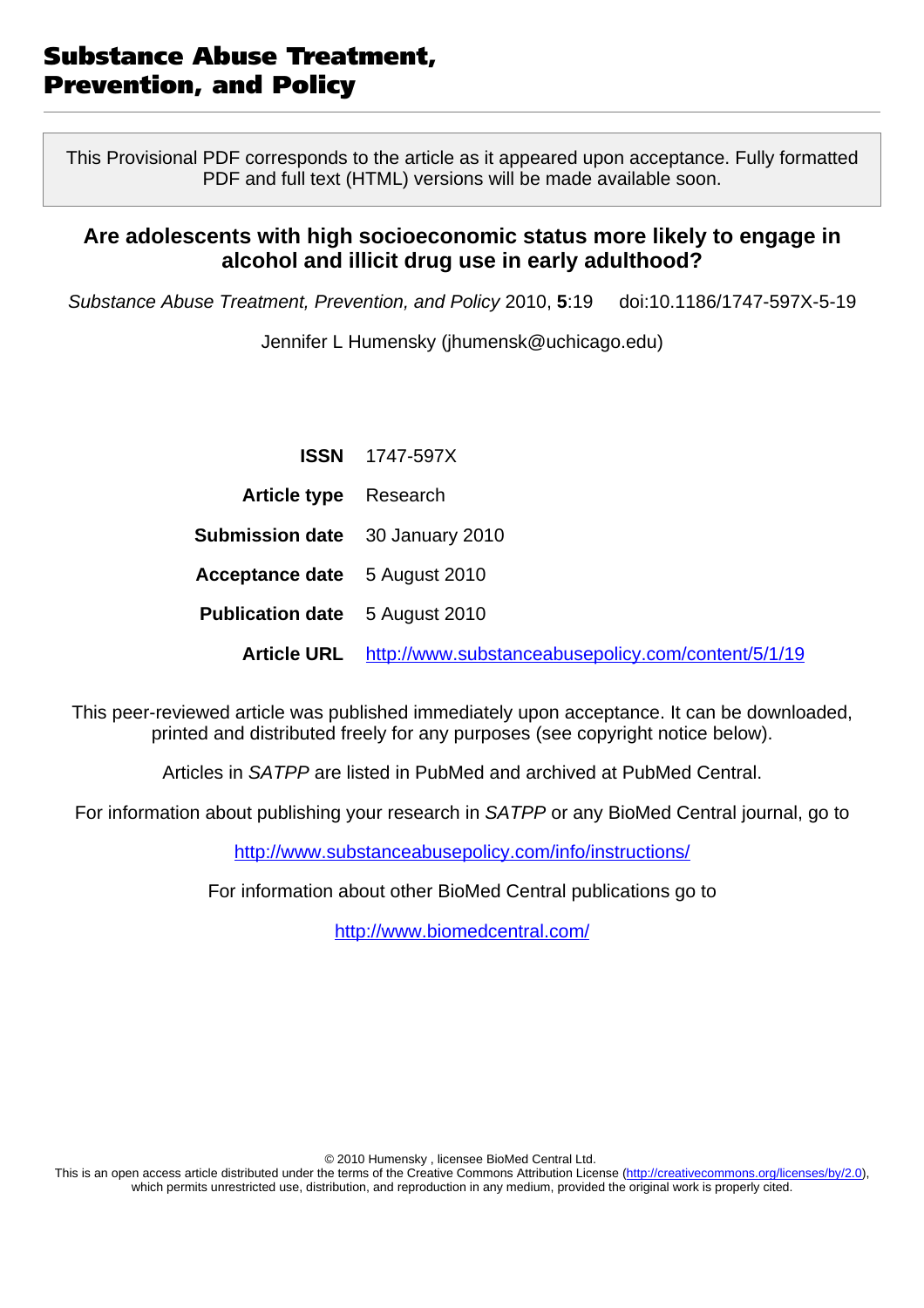# **Are adolescents with high socioeconomic status more likely to engage in alcohol and illicit drug use in early adulthood?**

Jennifer L Humensky<sup>1\*§</sup>

<sup>1</sup>Edward Hines Jr VA Hospital, Center for Management of Complex Chronic Care,

5000 S. Fifth Avenue (151H), Bldg 1, B251, Hines, IL 60141, USA

§Corresponding author

Email address:

JH: jhumensk@uchicago.edu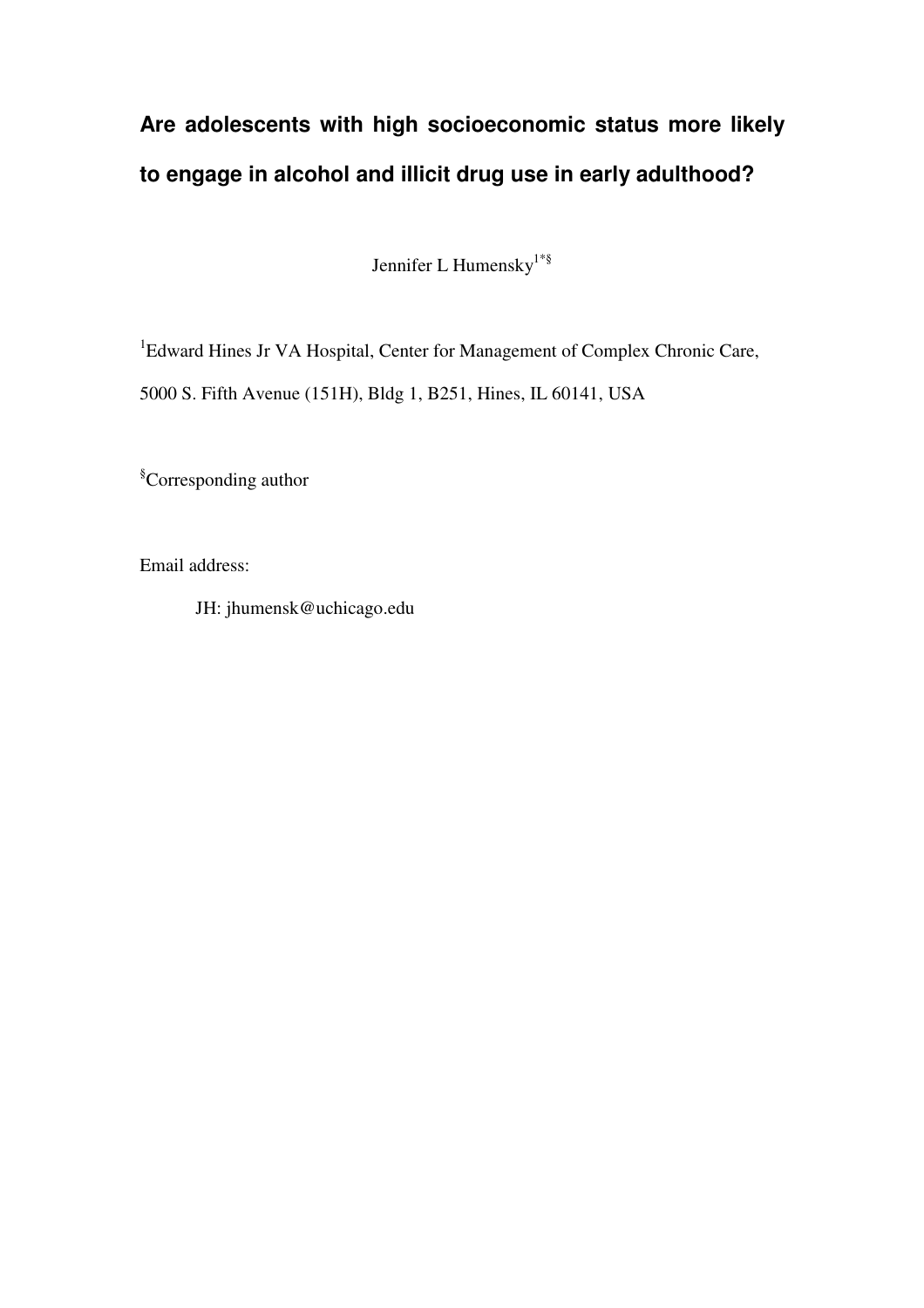## **Abstract**

#### **Background**

Previous literature has shown a divergence by age in the relationship between socioeconomic status (SES) and substance use: adolescents with low SES are more likely to engage in substance use, as are adults with high SES. However, there is growing evidence that adolescents with high SES are also at high risk for substance abuse. The objective of this study is to examine this relationship longitudinally, that is, whether wealthier adolescents are more likely than those with lower SES to engage in substance use in early adulthood.

#### **Methods**

The study analyzed data from the National Longitudinal Survey of Adolescent Health (AddHealth), a longitudinal, nationally-representative survey of secondary school students in the United States. Logistic regression models were analyzed examining the relationship between adolescent SES (measured by parental education and income) and substance use in adulthood, controlling for substance use in adolescence and other covariates.

#### **Results**

Higher parental education is associated with higher rates of binge drinking, marijuana and cocaine use in early adulthood. Higher parental income is associated with higher rates of binge drinking and marijuana use. No statistically significant results are found for crystal methamphetamine or other drug use. Results are not sensitive to the inclusion of college attendance by young adulthood as a sensitivity analysis. However, when stratifying by race, results are consistent for white non-Hispanics, but no statistically significant results are found for non-whites. This may be a reflection of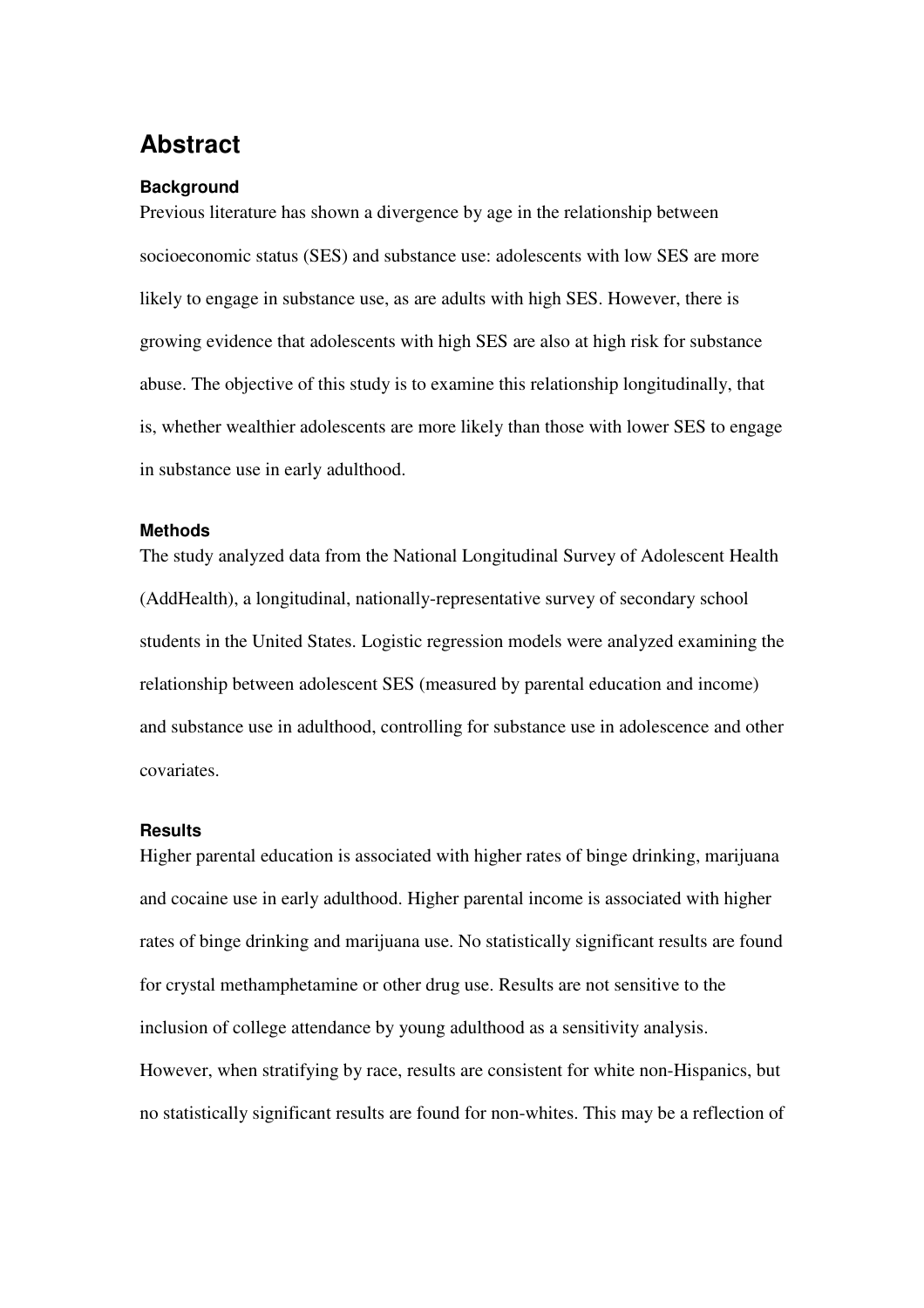the smaller sample size of non-whites, but may also reflect that these trends are driven primarily by white non-Hispanics.

#### **Conclusions**

Previous research shows numerous problems associated with substance use in young adults, including problems in school, decreased employment, increases in convictions of driving under the influence (DUI) and accidental deaths. Much of the previous literature is focused on lower SES populations. Therefore, it is possible that teachers, parents and school administrators in wealthier schools may not perceive as great to address substance abuse treatment in their schools. This study can inform teachers, parents, school administrators and program officials of the need for addressing drug abuse prevention activities to this population of students.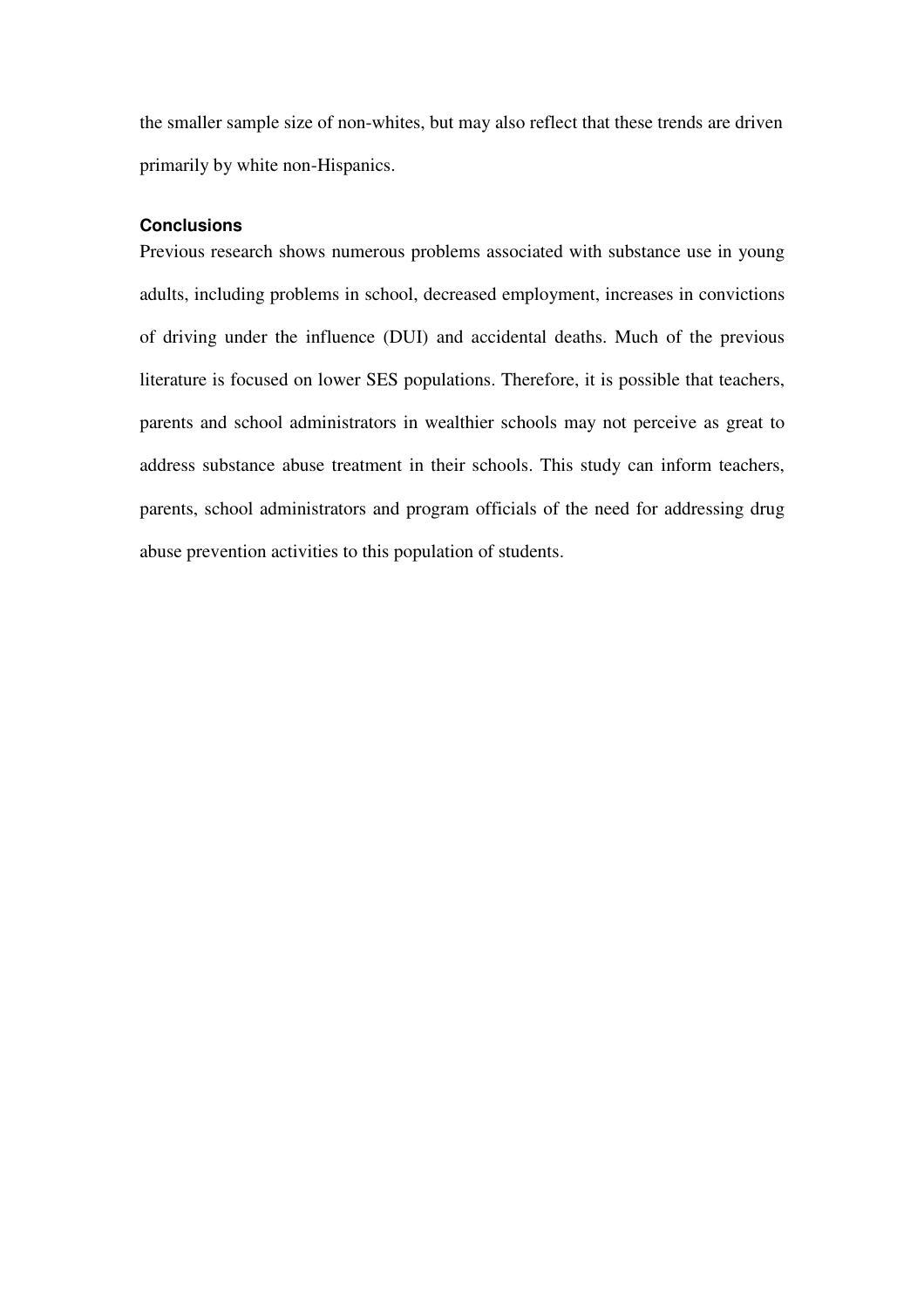### **Background**

The relationship between childhood socioeconomic status (SES) and behavioral health in adulthood has long been of interest to researchers and policymakers. A few studies have found that adolescents with low SES have a greater propensity toward substance use during adolescence. Goodman and Huang [1], studying the first wave of AddHealth data cross-sectionally, found that having low SES was associated with greater alcohol use and with greater cigarette and cocaine use among white teenagers. Goodman and colleagues [2] found that lower household income and parental education were associated with greater adolescent depression. Friestad and colleagues [3] found that low parental education and moderate household income was associated with greater rates of smoking in adolescents. Reinherz and colleagues [4], examining 360 respondents followed from 1977-2000, found that low family SES and larger family size were associated with increased probability of substance abuse disorders in early adulthood. An analysis by Hamilton and colleagues [5], of the Ontario Student Drug Use Survey, found that adolescents (ages 12-19) with college-educated parents were less likely to engage in hazardous or harmful drinking or illicit drug use.

However, there is growing evidence that adolescents with higher SES may also be at risk for developing substance use disorders. There is evidence that substance use in adults, particularly alcohol use, may be sensitive to price, as some studies have shown that consumption decreases as price increases [6, 7, 8, 9]. For adolescents with higher SES, having greater financial resources may indicate that the relative cost of substance use, that is the opportunity cost of substance use relative to other consumption, may be lower than for adolescents with lower SES. This is consistent with the usual demand model for goods and services, and could indicate a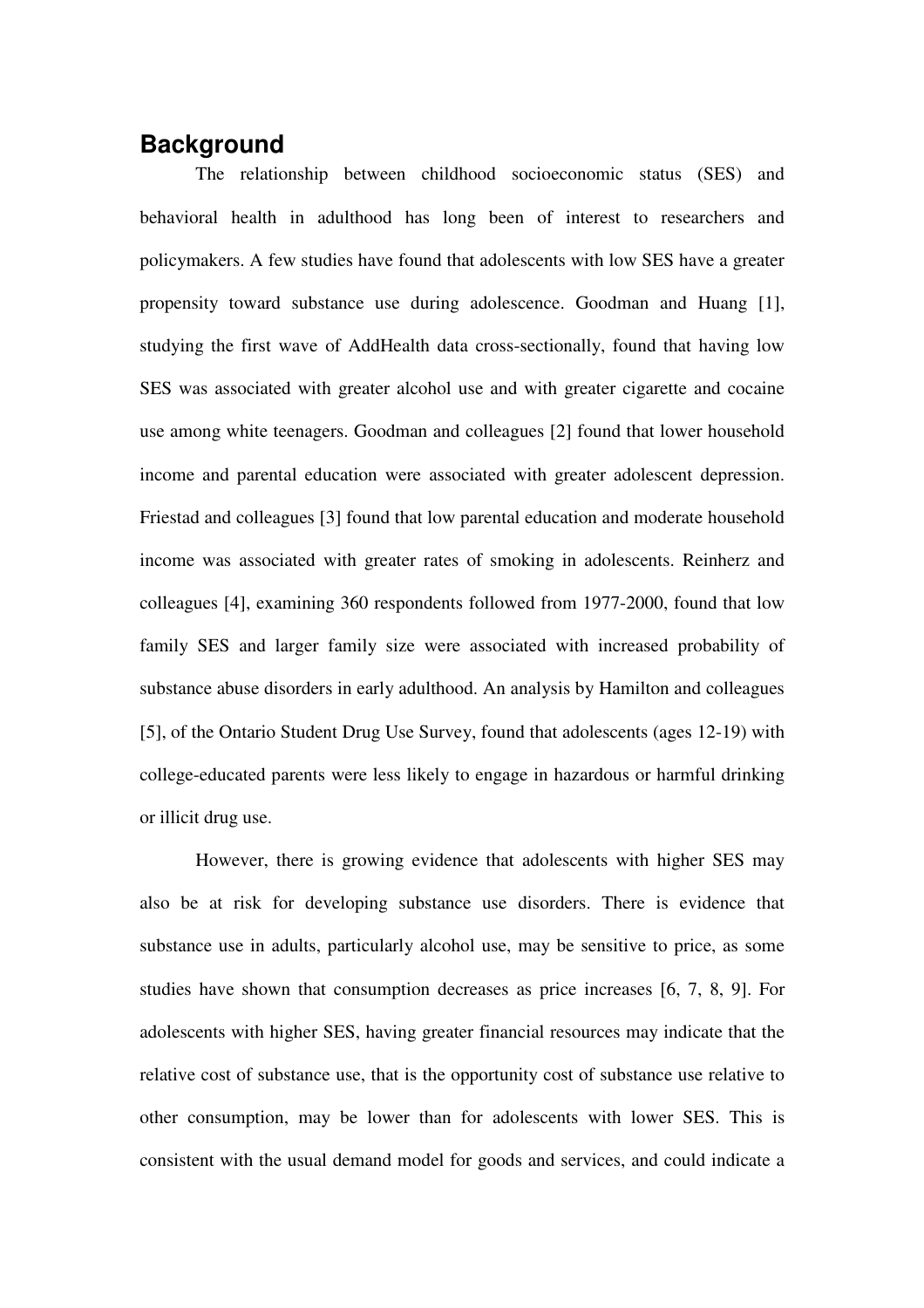higher demand among wealthier adolescents. This was found in a 2007 study of British adolescents by Bellis and colleagues, which found that adolescents with more spending money were more likely to drink frequently, binge drink and to drink in public [10], as well as in a study of college students in the United States, which found that college students with lower levels of spending money had lower levels of drinking and getting drunk [11],

Engagement in substance use can have negative implications for young adults. Previous research has shown that substance use at young ages is associated with decreased educational attainment [12, 13] and labor market productivity [14, 15]. Binge drinking in particular has been linked to driving under the influence of alcohol (DUI) and accidental deaths in college-age students [16]. As illicit drugs are illegal in the United States, the use of these substances places young adults at risk of involvement in the criminal justice system. Thus, substance use can have substantial negative consequences for young adults. However, as much previous literature has focused on the substance use of lower income adolescents [1,2,3,4,5], it is possible that parents, teachers, policymakers and program administrators may be less focused on the possible long-term implications of substance use on adolescents with higher SES [17, 18, 19].

 The purpose of this study is to examine whether adolescents with high SES, as measured by parental education and income, are more likely to engage in alcohol and illicit drug use in early adulthood, using a prospective, nationally-representative sample of secondary school students in the United States. This expands upon the work of Bellis and colleagues [10], who examined cross-sectional data on alcoholism in the United Kingdom and Martin and colleagues [11], who examined prevalence of alcohol use among college students in the United States. As much of the previous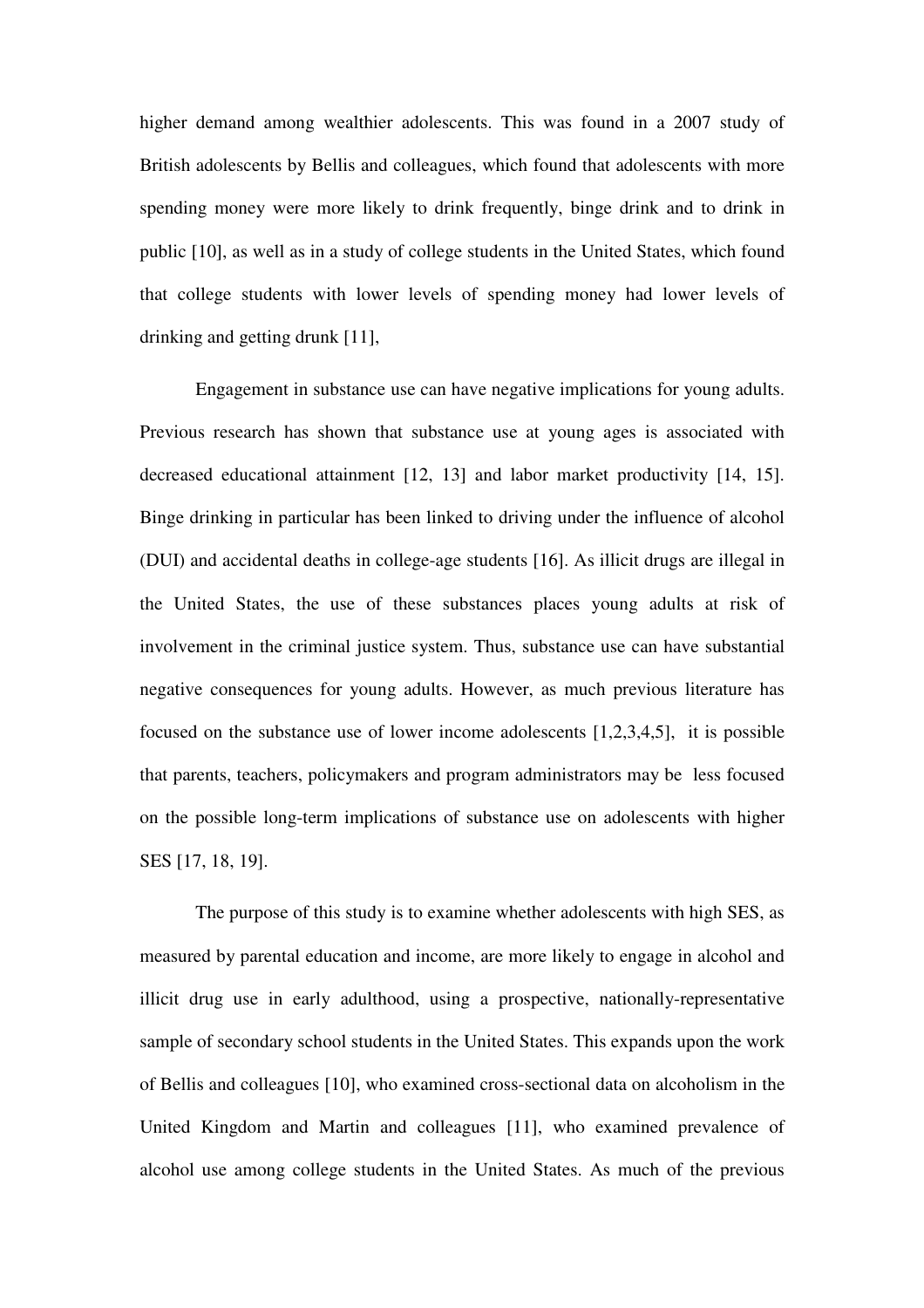literature has focused on adolescents with lower SES, the findings of this study could help parents, teachers and practitioners to identify students who may be at risk for future substance use and educational problems.

## **Methods**

### **Data**

 The data comes from the National Longitudinal Survey of Adolescent Health (AddHealth). The first wave of AddHealth was conducted in 1994-1995, and consisted of a nationally representative sample of school students in grades 7-12 in the United States. The sample was a school-based cluster design, which was selected to ensure a nationally representative population, by region, urbanicity, racial and ethnic composition, school type, and school size [20].

A total of 20,745 students completed the in-home interview. Parents of students who were selected for the in-home interview were also interviewed. The third wave of the study, which followed-up respondents from the Wave I interview, was completed in 2001-02, when respondents were 18-27 years old. A few respondents (72 students) with mental retardation were excluded from the sample, as their educational trajectories are likely to differ from those of their peers.

#### **Estimation Models**

The estimation models examine the relationship between adolescent SES and subsequent use of alcohol and illicit drugs, controlling for baseline use of alcohol and illicit drugs and mental health (depressive symptoms, delinquency and suicidality) and a set of other individual, family school and neighborhood characteristics.

The outcome variables of interest are binge drinking and illicit drug use in early adulthood. AddHealth asks respondents separately about their use of alcohol,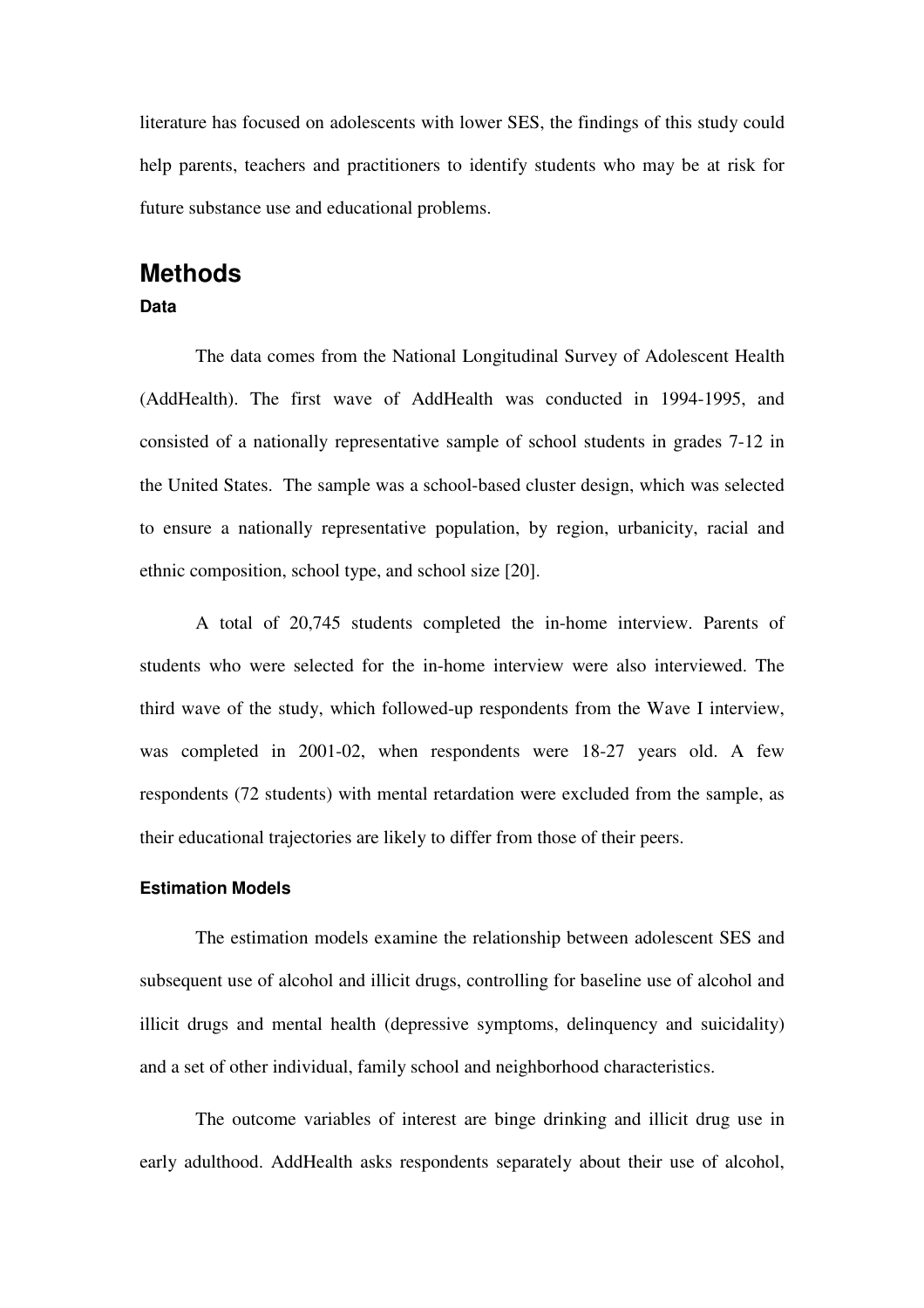marijuana, cocaine, crystal methamphetamine and any other drug use. As the use of these substances is measured separately in AddHealth, they are analyzed separately in these analyses. Substance use was measured as a binary indicator of use, as previous research has found that responders tend to report accurately whether they consume substances, but tend to under-report the amount consumed [6]. Sensitivity analyses found that results were qualitatively similar when examining a continuous measure of use (not shown).

The key independent variable was socioeconomic status at baseline, as measured by parental education and income. As these were assessed separately in AddHealth, they are analyzed separately in these analyses as well. The parents' socioeconomic status reflects the economic status of the family in which the adolescent resides at baseline. Previous research has shown that parental socioeconomic status reflects the child's socioeconomic status [21]. The highest educated parent was used rather than the education level of the mother and father to avoid losing respondents living in single parent families [22]. Household income was also included as a separate measure of SES, as household income captures smaller gradations in family well-being than parental income [23].

A number of the adolescent's baseline personal characteristics were also included in the model. The adolescent's baseline binge drinking and illicit drug use was included in the model in order that these models measure change in substance use from baseline to follow-up in early adulthood. In addition, other behavioral health factors at baseline were controlled for, including delinquency, suicidality and depressive symptoms, due to the high rates of comorbidity of mental health diagnoses among persons with substance abuse [24].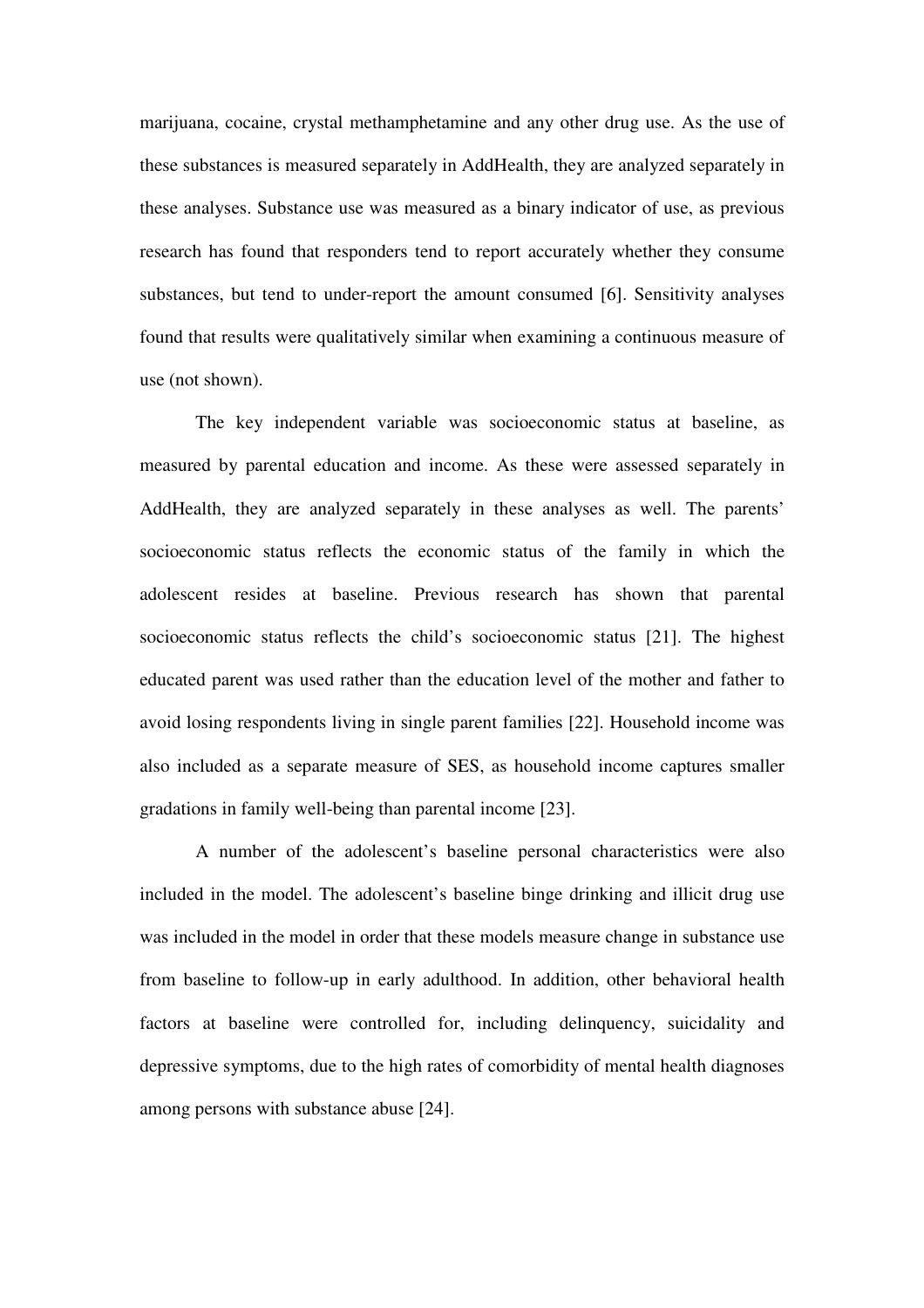A number of demographic variables were also included in the model, including age, gender, and race/ethnicity. Additional individual characteristics that have been shown to be correlated with educational attainment were included, such the Peabody Picture Vocabulary (PPVT) score, which measures cognitive ability [25], and general health, which measures physical health and may account for endogeneity between mental health and labor market outcomes [26, 27].

A number of family background variables were also included in the model. An indicator of whether the respondent was the first child born in the family was included, as previous research has shown that children born first in the family tend to have better educational outcomes [28]. Family structure (single parent household, stepfamily and foster/other) is included, as children from non-traditional families often face barriers to schooling [29]. An indicator for whether the respondent's biological mother and father have alcoholism is included as alcoholism has a high genetic component [30].

The estimation model is of the form:

Logit  $(p_{i,t+1}) = \beta_{00} + \beta_{01} \text{SES}_i + \beta_{02} \text{BH}_i + \beta_{03} \text{X}_i + \varepsilon_i$ 

Where:

 $p_{i,t+1}$  = Probability of substance use at Wave III, as measured by binge drinking, marijuana use, cocaine use, crystal methamphetamine use and other drug use, estimated separately. Binge drinking was measured as a binary variable with a positive value indicating 5 or more drinks in one setting more than once a month in the past year. Marijuana, cocaine, crystal methamphetamine and other drug use was measured as a binary variable with a positive value indicating any use in the past 30 days.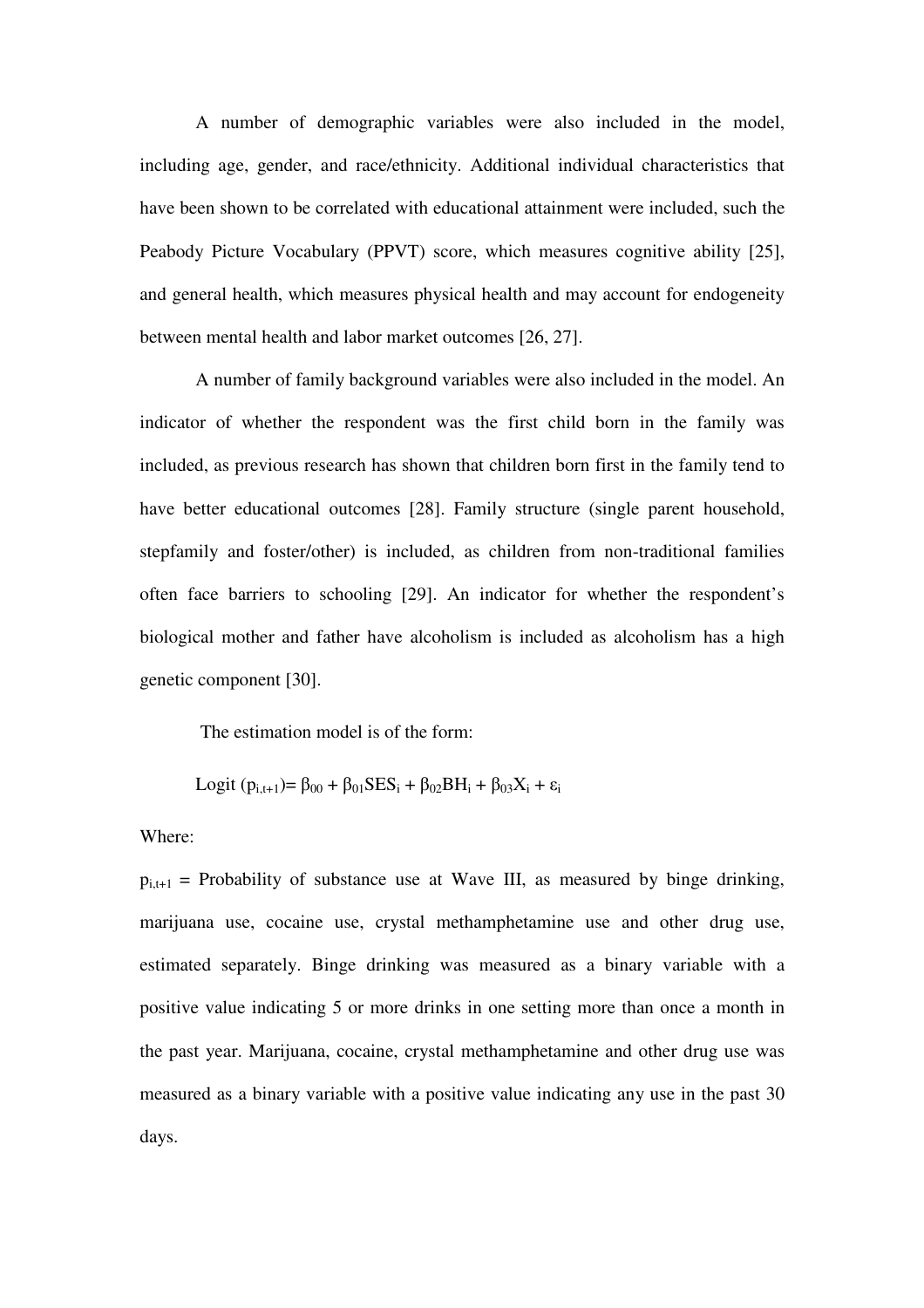$SES_i$  = Socioeconomic status at baseline, as measured by parental education and household income. Parental education was measured by the education level of the highest educated parent living with the adolescent, and was categorized by the highest educated parent having not completed high school, having completed high school only, having education beyond high school but less than a college degree, or having a college degree. Household income was measured continuously and was topcoded in AddHealth at \$999,000, so reported income ranged from \$0-\$999,000.

 $BH_i = A$  number of behavioral health (mental health and substance use) characteristics at baseline in adolescence (Wave I interview) were included in the model: binge drinking, marijuana, cocaine, inhalant and other drug use at baseline, as well as depressive symptoms, delinquency and suicidality. Each of these components was included separately in the model. As with the outcome variables, binge drinking in adolescence was measured as a binary variable with a positive value indicating 5 or more drinks in one setting more than once a month in the past year. Marijuana, cocaine, inhalant and other drug use was measured as a binary variable with a positive value indicating any use of these substances in the past 30 days. Depressive symptoms are measured by the Center for Epidemiologic Studies Depression scale (CES-D) [31, 32]. Delinquency is a scale of 0-12 of criminal behaviors in the past year [33]. Suicidality is measured by a binary variable with a positive value indicating a suicide attempt in the past year.

 $X_i = A$  number of individual and family characteristics included as control variables. These include demographic variables such as gender, age, age squared (to account for non-linearities in age), and race/ethnicity [34]. Race/ethnicity categories are defined as Hispanic or white non-Hispanic, black non-Hispanic, Asian non-Hispanic, or other race, non-Hispanic. The Peabody Picture vocabulary test score is measured on a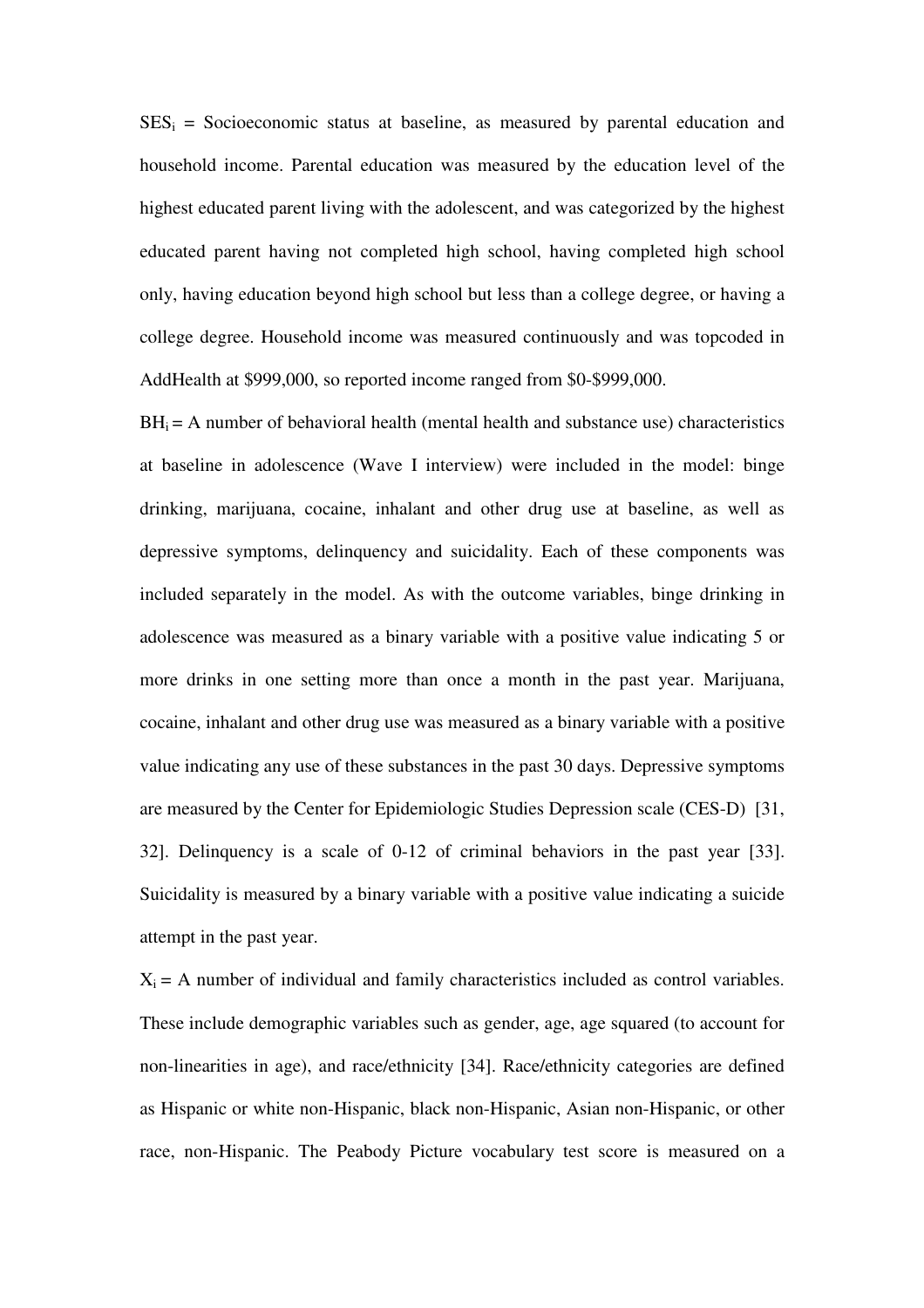continuous scale, and is standardized so that the mean is approximately 100. General health is categorized as excellent, very good, good, or fair/poor. Family structure is categorized as two biological parents, single parent household, stepfamily or foster/other family. A binary indicator indicates whether the adolescent is the first born in the family, and whether the adolescent has a biological mother or father with alcoholism.

These equations were analyzed using Stata 10.0. Logit models were analyzed because the outcome variables of interest were dichotomized, and odds ratios are reported in the tables. The research protocol was approved by the University of Chicago Social and Behavioral Sciences Institutional Review Board (#H06238).

#### **Missing Observations**

A total of 20,745 students completed the AddHealth in-home interview, and of these, 15,170 followed up at Wave III. There is thus attrition as well as item nonresponse. Item non-response is particularly problematic for the items asked of parents, parental income and alcoholism. The final sample, with no missing observations, was 9,872*.* Therefore, sample loss is a concern. This was addressed using re-weighting and imputation measures. Results were qualitatively similar under re-weighting and imputation, and so the results presented here use the AddHealth's weights and original sample to allow for greater replicability. The full detail is provided in Additional file 1.

### **Results Descriptive Statistics**

 Table 1 shows descriptive statistics. In adolescence, the average household income was about \$46,000 at the time of baseline data collection (1994-1995). In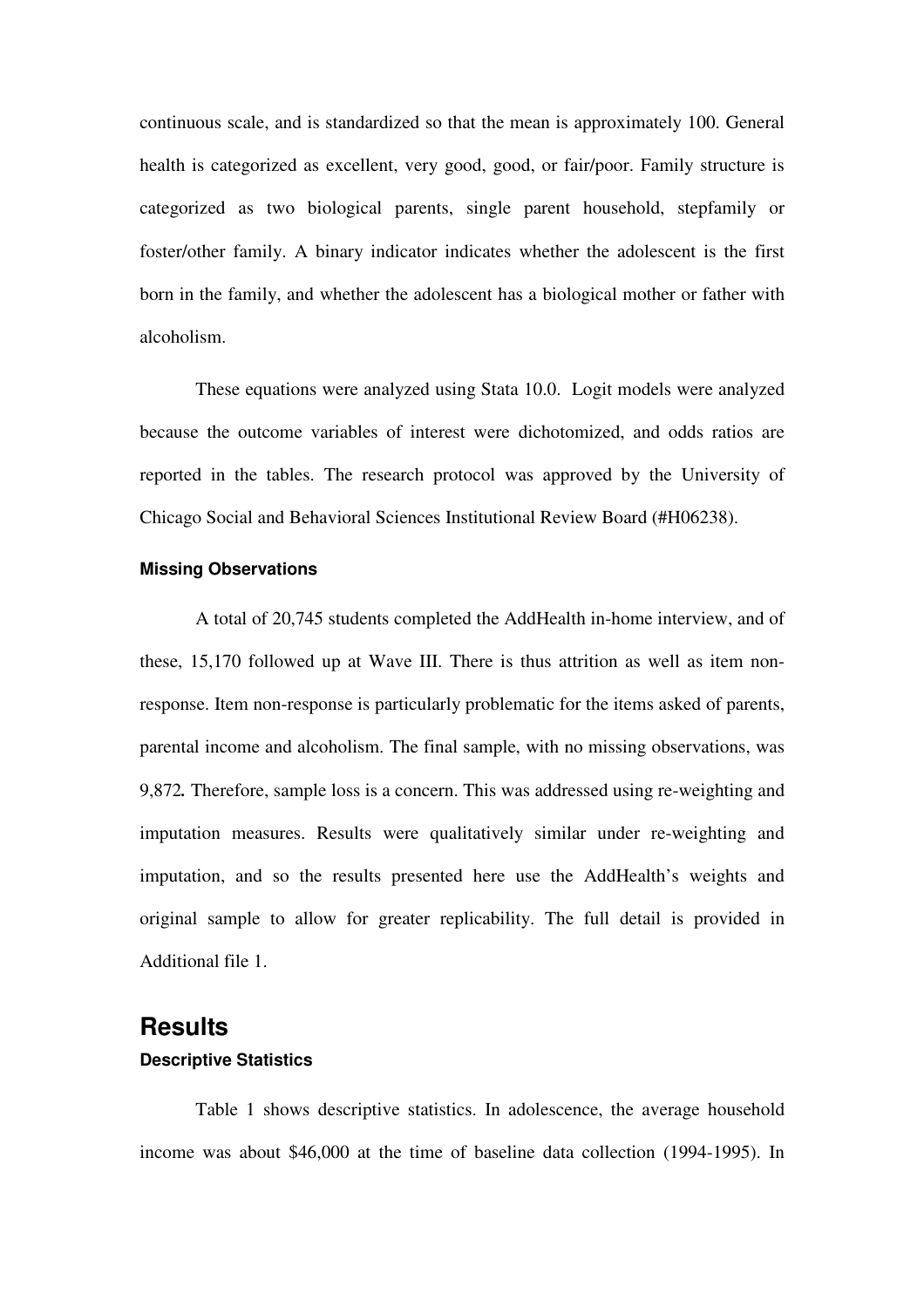about 9 percent of households, the highest educated resident parent did not complete high school. In about 34 percent of households, the highest educated resident parent had a college education.

 About 25 percent engaged in binge drinking in early adulthood (Wave III), about 24 percent engaged in marijuana use, about 4 percent engaged in cocaine use, one percent in crystal methamphetamine use, and about 5 percent in other drug use.

#### **Regression Results**

 Table 2 shows the regression results examining the association between SES in adolescence and subsequent substance use in early adulthood. Higher parental education is associated with higher odds of binge drinking, marijuana use and cocaine use. For an individual with a college-educated parent, the odds of binge drinking in early adulthood are 1.458 times as large as the odds for an individual with a high school-educated parent once all controls are included in the model (AOR=1.458, 95% CI [1.190-1.788]). Likewise, for an individual with a college-educated parent, the odds of engaging in marijuana use in early adulthood are 1.265 times as large as the odds for an individual with a high school-educated parent (AOR=1.265, 95% CI [1.038-1.541]). The odds of engaging in cocaine use in early adulthood are 1.614 times as large for an individual with a college-educated parent versus a high schooleducated parent (AOR=1.614, 95% CI [1.088-2.395]). No statistically significant effects are found for crystal methamphetamine and other drug use.

 Table 3 shows the regression results examining the association between SES as measured by household income in adolescence and substance use in early adulthood. Higher household income is associated with higher probability of binge drinking and marijuana use. An additional \$1000 in annual household income in adolescence is associated with an increase of 1.003 in the odds of binge drinking in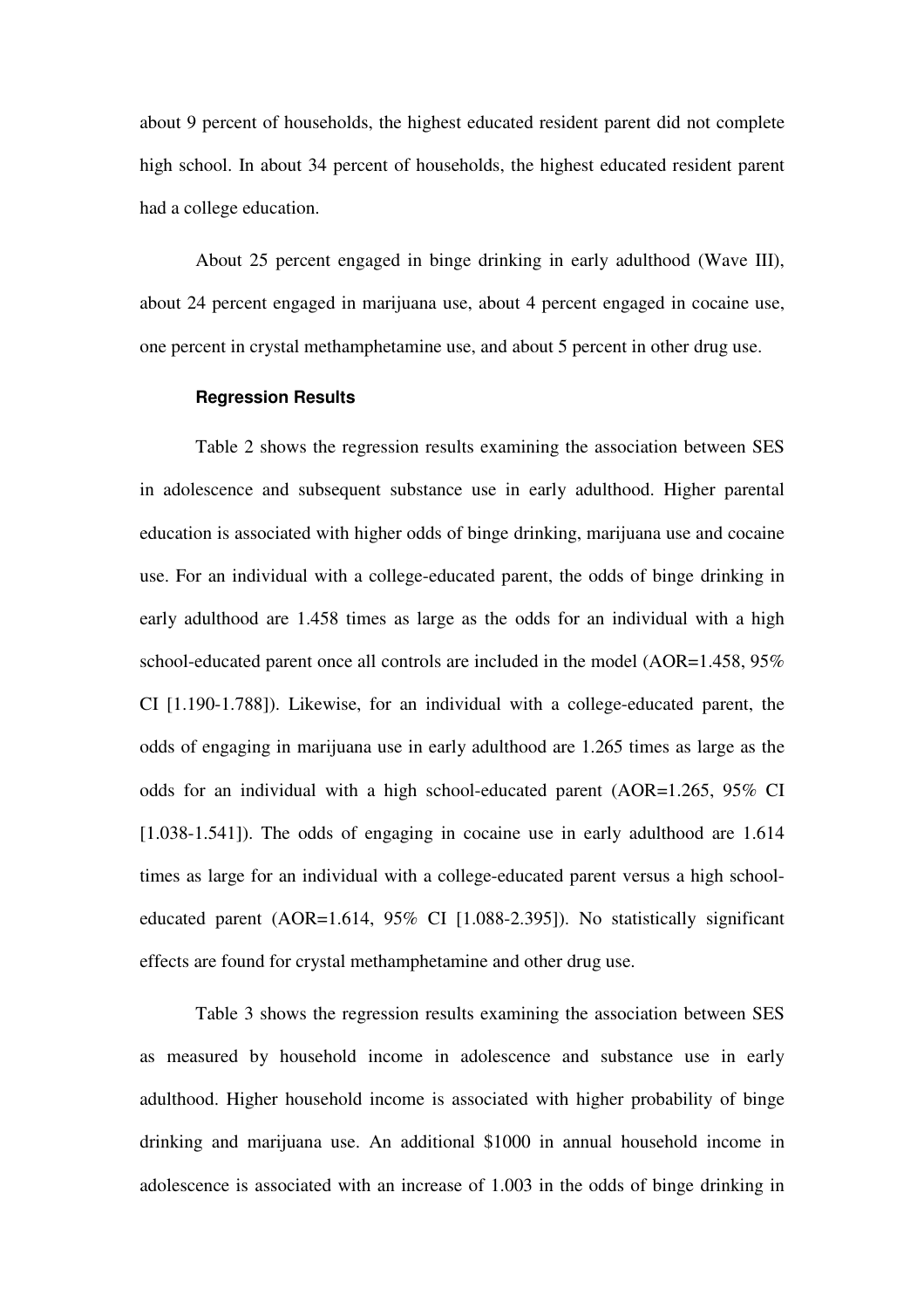early adulthood (AOR=1.003,  $95\%$  CI [1.001-1.004]). It should be noted that this result, while statistically significant, is quite small. Likewise, an additional \$1000 in annual income in adolescence is associated with an increase of 1.002 in the odds of marijuana use in early adulthood  $(AOR=1.002, 95\% \text{ CI} [1.000-1.003])$ , and an increase of 1.002 in the odds of cocaine use, though the results for cocaine use lose statistical significance once controls are added to the model (OR=1.002, 95% CI [1.000-1.004], AOR=1.002, 95% CI [0.999-1.004]). No statistically significant results are found for crystal methamphetamine or other drug use.

#### **Sensitivity Analyses**

Tables 4 and 5 show sensitivity analyses. Table 4 shows the results when college attendance in young adulthood (by Wave III) is included in the model. It should be noted that the prospective nature of the model is violated in this sensitivity analysis, as an independent variable, college attendance, is measured at Wave III, as is the outcome variable. Still, this analysis is useful in examining whether the relationships seen in Tables 2 and 3 are simply functions of college attendance. It is possible that wealthier young adults are more likely to attend college, and thus to be living near peers who are engaging in substance use, particularly alcohol and marijuana use. College attendance by Wave III is measured by enrollment or graduation from a two or four year college at the Wave III interview.

The results show that the relationships seen above are robust to the inclusion of college attendance. Persons with higher parental education (as measured in adolescence) have a higher probability of binge drinking (joint test  $p<0.01$ ), marijuana (joint test  $p<0.01$ ) and cocaine use (joint test approaching significance at  $p<0.10$ ), when controlling for college attendance. In addition, higher household income in adolescence is associated with a higher probability of binge drinking (AOD=1.003,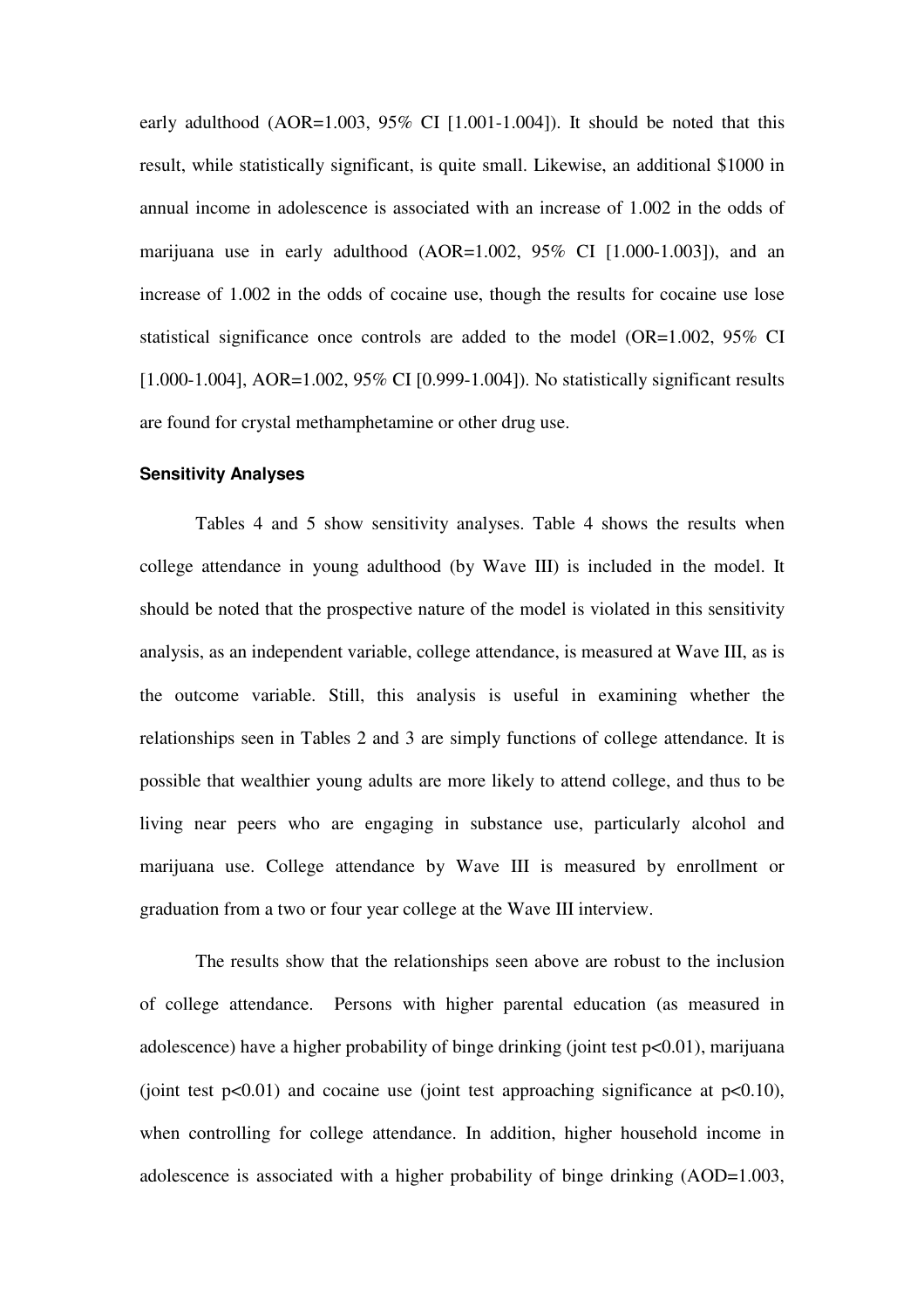95% CI [1.000-1.004]), marijuana use (AOD=1.002, 95% CI [1.000-1.003]), and cocaine use  $(AOD=1.002, 95\% \text{ CI}$  [1.000-1.004]) in early adulthood when college attendance is controlled for. No statistically significant results were found for crystal methamphetamine or other drug use. The results of this sensitivity analysis indicate that the higher rates of binge drinking, marijuana and cocaine use are not solely the result of greater college attendance.

Table 5 stratifies results by race, white non-Hispanic versus non-whites. Although results for white non-Hispanics are qualitatively similar to the results in Table 2 for the whole population, none of the results for the non-whites are statistically significant. This may be a function of the smaller sample size (n=5580 for whites and n=4292 for non-whites). It may also be that the results found are being driven primarily by white adolescents.

### **Discussion**

The results from this study indicate that higher SES in adolescence, as measured by parental education and household income in adolescence, is associated with higher rates of substance use, particularly binge drinking, marijuana use and cocaine use, in early adulthood. No statistically significant results were found for crystal methamphetamine or other drug use. Results were consistent when controlling for college attendance by young adulthood as a sensitivity analysis. When stratifying by race, results were consistent for white non-Hispanics, but no significant results were found for non-whites. This may be a function of a smaller sample size of the non-white sample, or it may be that the results are driven primarily by white non-Hispanic respondents. In addition, sensitivity analyses were performed while not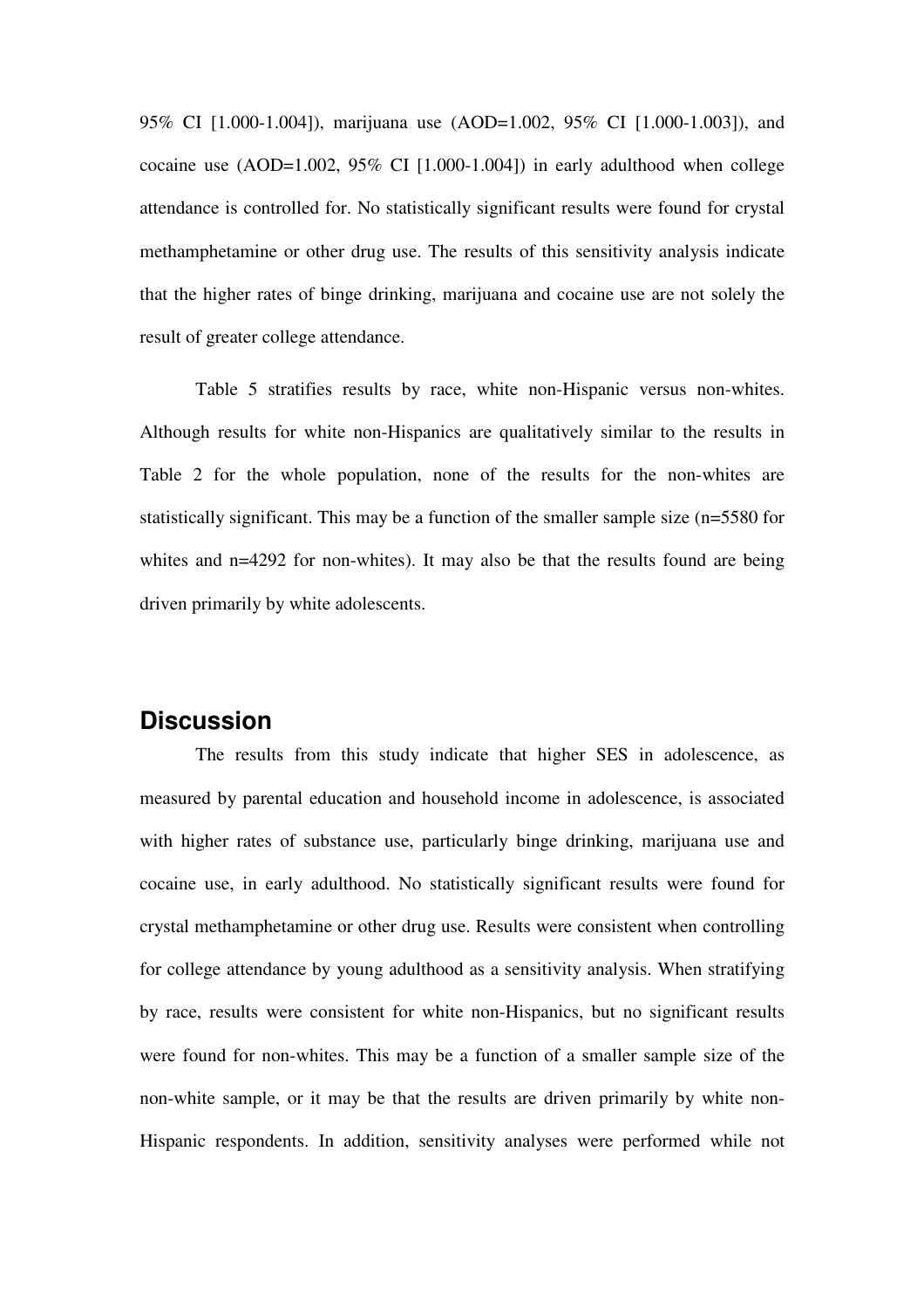controlling for adolescent substance use, and results were qualitatively similar (not shown).

 Previous literature has shown that the relationships between SES and substance use vary by age. The results in this paper are somewhat contrary to previous literature in youth which has shown that lower SES is associated with higher rates of substance use problems [1, 2, 3, 4, 5]. However, the results of this study are consistent with previous research in adults, which found that demand for illicit substances is price sensitive [6, 7, 8, 9], and thus predicts that substance use will increase as income is higher. This therefore indicates that the behavior of young adults more closely reflects that of adults rather than that of youth. The results are also consistent with Bellis and colleagues [10], who found that adolescents with more spending money reported greater substance use and with Martin and colleagues [11], who found that college students with more spending money engaged in greater alcohol use. This study provides additional evidence for these earlier findings in a longitudinal, nationally-representative sample of adolescents in the United States, and in illicit substances in addition to alcohol use. In addition, it is possible that parental education may have a distinct influence on subsequent college attendance by the adolescent, distinct from general socioeconomic status. Parents with higher education may have a greater influence on their adolescent's choice to attend college, as the intergenerational transfer of education has been well-established in previous literature [34]. It is possible that this college attendance could in turn provide greater opportunities for substance use [35]. However, the relationships observed in this study were found for both measures of SES, parental education and household income, indicating that these relationships were consistent across measures and not limited to parental education.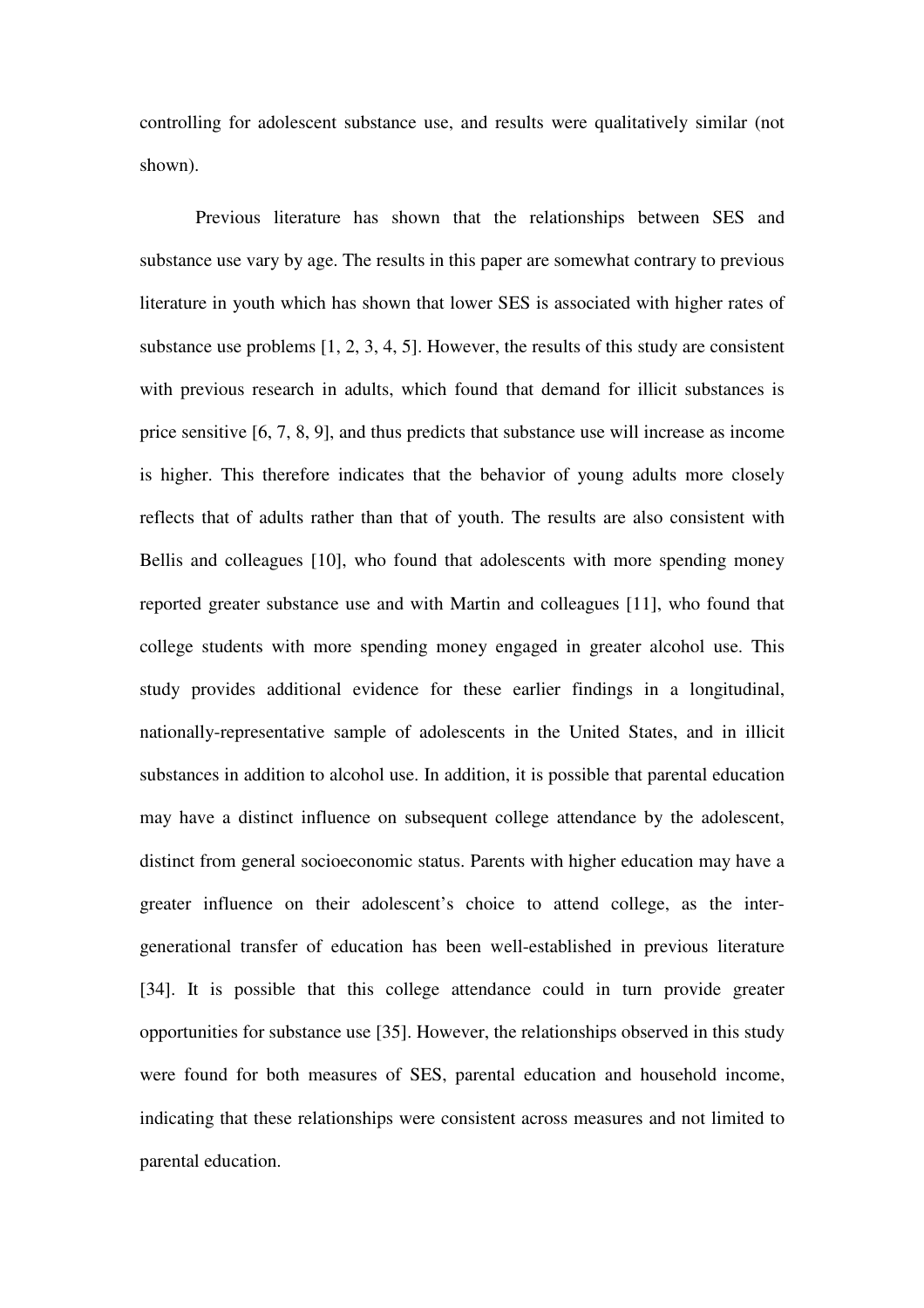Several limitations to this study must be noted. AddHealth is an observational study, not a randomized control trial, thus causality is difficult to establish with certainty. However, the longitudinal nature of this analysis helps somewhat to address this issue. Sample loss due to attrition and item non-response is also problematic. Details of how this was addressed were discussed in the Methods section and in Additional file 1. Additionally, the outcome variables measure self-reported substance use, rather than clinically-diagnosed substance abuse or dependence. It should be noted that AddHealth is a nationally-representative sample of US secondary school students at the time of data collection, and thus does not capture adolescents who are not enrolled in school. It also does not offer extensive data on early childhood, as data collection begins when participants are in grades 7-12 at Wave I.

 Despite its limitations, the AddHealth data allows for a longitudinal analysis of the relationship between SES in adolescence and subsequent substance use in early adulthood. The richness of the AddHealth data allows for the consideration of a number of facets of SES and use of a wide range of substances. It also includes a large set of individual, family, school and community characteristics assessed at baseline, including substance use and mental health at baseline. This paper contributes to the understanding of the relationship between adolescent SES and subsequent substance use, which can help educators, parents and policymakers to identify adolescents who may be at risk of substance abuse contemporaneously and in the future.

### **Conclusions**

This study examines the relationship between adolescent SES and subsequent substance use in early adulthood. The association varies somewhat by the type of substance used. Higher adolescent SES, as measured by parental education and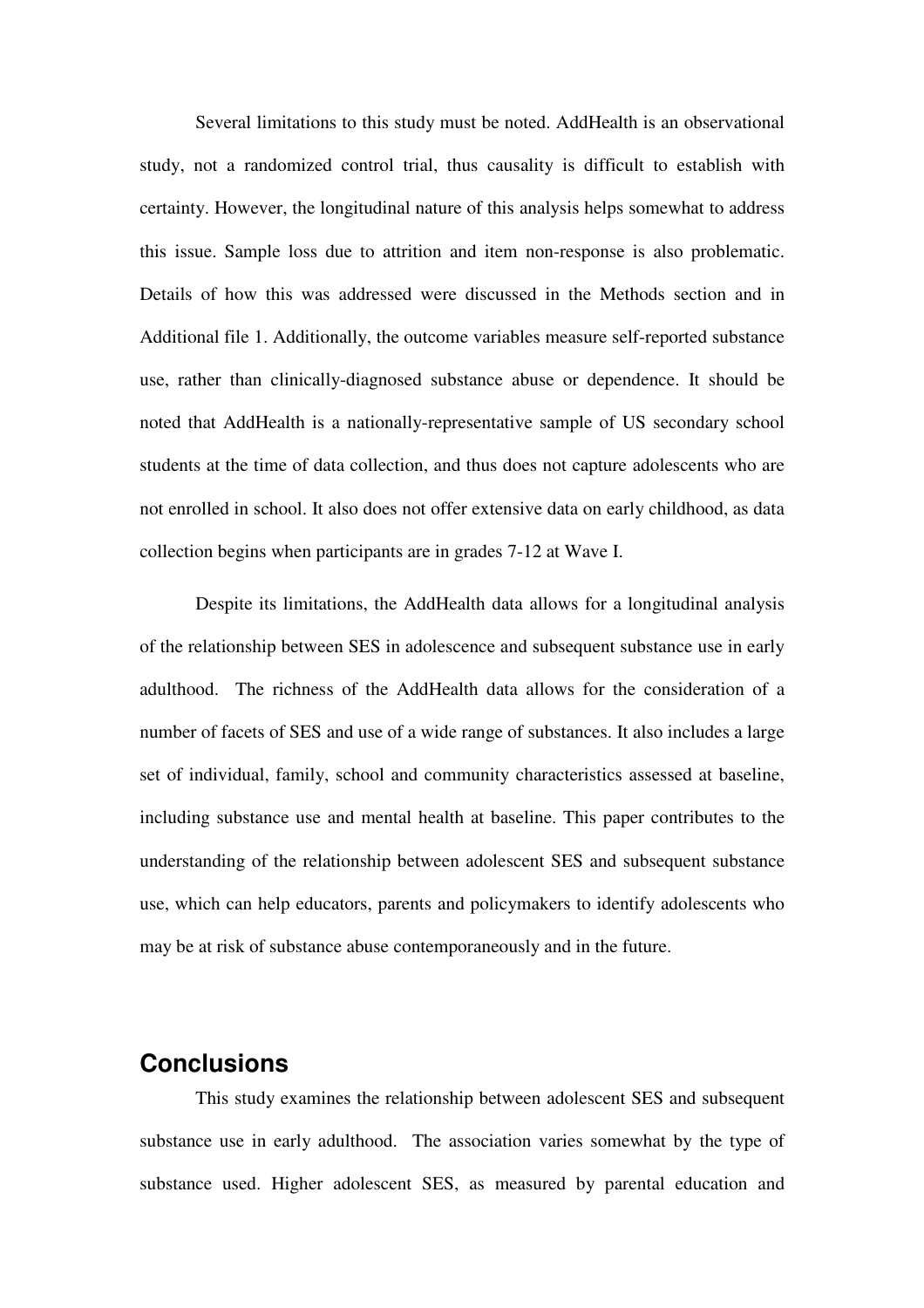household income in adolescence, is associated with higher rates of binge drinking, marijuana and cocaine use in early adulthood. No statistically significant results were found for crystal methamphetamine or other drug use.

 Previous research has shown that substance use can lead to numerous problems for young adults, including difficulties in school, in the labor market, and in the criminal justice system. As much of the previous scientific literature often focuses on substance abuse in lower SES populations [1, 2, 3, 4, 5, 17, 18, 19], it is possible that teachers and school administrators in wealthier schools may be less likely to recognize the need for substance abuse treatment programs, if the current policy focus is on lower SES populations. Likewise, administrators of drug abuse prevention programs may be less likely to focus their efforts in higher-income areas. This study offers evidence that wealthier students may be at risk for substance use problems in the future, particularly for binge drinking, marijuana and cocaine use. As previous evidence shows that students with more spending money might be more likely to engage in substance use into adulthood, access to allowances and other forms of spending money may be issues that parents can address if they are concerned with the possibility of substance abuse among their children. School administrators seeking to identify substance use education policies in their schools can find a listing of programs shown to be effective on the website for the National Institute on Drug Abuse (NIDA) [36]. Examining the substance abuse problems facing students with higher SES can help teachers, school administrators, and parents recognize the needs that may be present in their schools and communities, and the need for programs to effectively address substance use.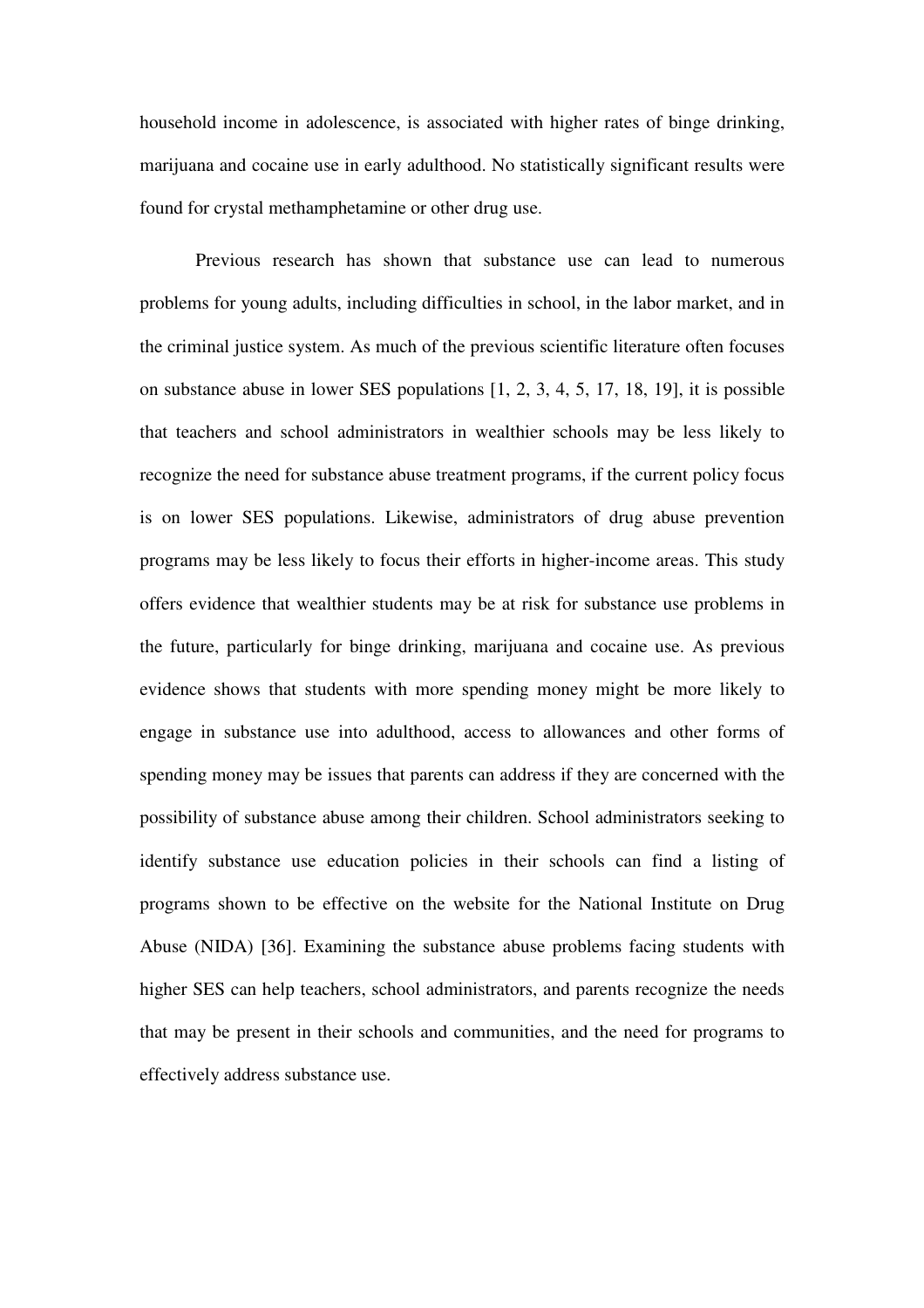## **Competing interests**

There are no competing interests to declare.

### **Authors' contributions**

JH is the sole author and therefore conceived and designed the study, performed statistical analysis and drafted the manuscript. This was conducted as part of a PhD dissertation.

### **Acknowledgements**

This work was conducted as part of a PhD dissertation at the University of Chicago Harris School of Public Policy, Chicago, IL 60637. The support of the Agency for Healthcare Research and Quality (AHRQ) NRSA T-32 (grant number HS 00084) is gratefully acknowledged. Also thanks to Willard Manning, Anirban Basu, David Meltzer, and Benjamin Lahey, as well as three anonymous reviewers, for helpful comments.

An earlier version of this paper was presented as a poster at the 2007 National Research Service Award (NRSA) Trainees Research Conference and the 2007 Academy Health Annual Meeting. The abstract is available in the Academy Health archives at http://www.academyhealth.org/files/2007/abstracts/posters.pdf.

This research uses data from Add Health, a program project directed by Kathleen Mullan Harris and designed by J. Richard Udry, Peter S. Bearman, and Kathleen Mullan Harris at the University of North Carolina at Chapel Hill, and funded by grant P01-HD31921 from the Eunice Kennedy Shriver National Institute of Child Health and Human Development, with cooperative funding from 23 other federal agencies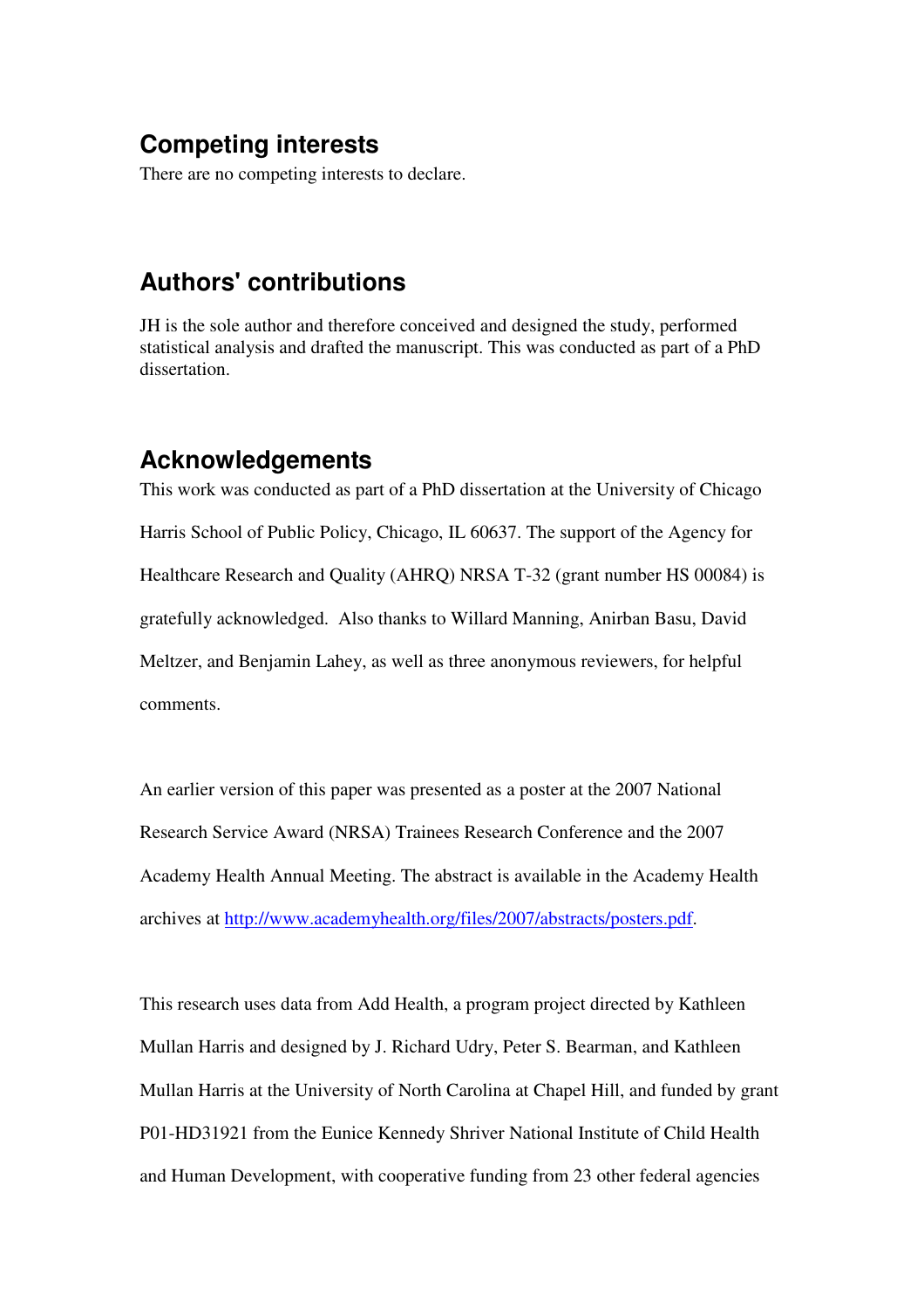and foundations. Special acknowledgment is due Ronald R. Rindfuss and Barbara Entwisle for assistance in the original design. Information on how to obtain the Add Health data files is available on the Add Health website

(http://www.cpc.unc.edu/addhealth). No direct support was received from grant P01-

HD31921 for this analysis.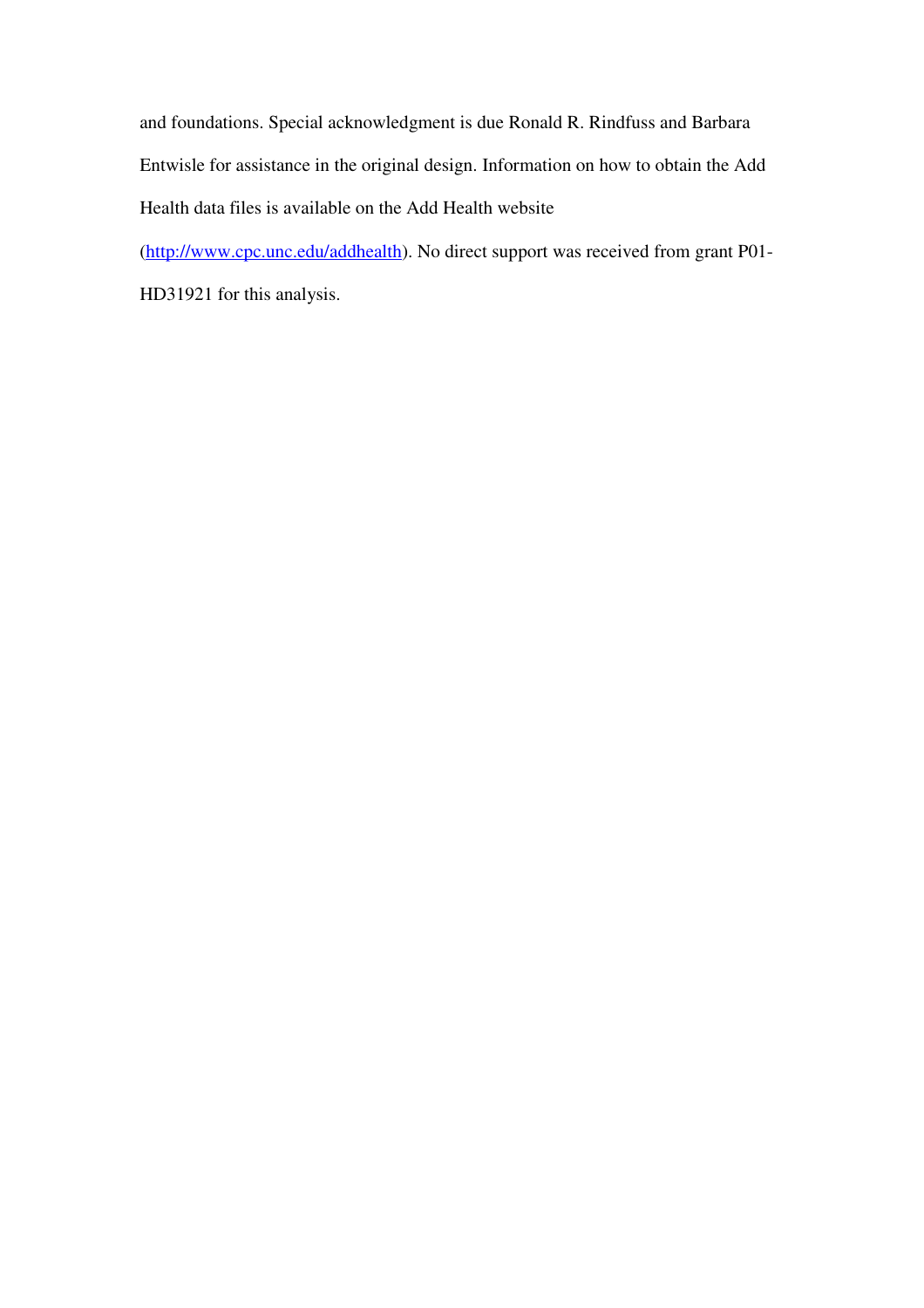### **References**

1.Goodman E, Huang B: **Socioeconomic status, depressive symptoms and adolescent substance abuse.** *Archives of Pediatric and Adolescent Medicine*. 2002 **156**: 448-453.

2. Goodman E, Slap G, Huang B: **The public health impact of socioeconomic status on adolescent depression and obesity.** *The American Journal of Public Health*. 2003 **93**(11): 1844-1850.

3. Friestad C, Pirkis J, Beihl M, Irwin C: **Socioeconomic patterning of smoking, sedentary lifestyle and overweight status among adolescents in Norway and the United States**. *Journal of Adolescent Health*. 2003 **22**: 275-278.

4. Reinherz H, Giaconia R, Hauf A, Wasserman M, Paradis A: **General and Specific Childhood Risk Factors for Depression and Drug Disorders by Early Adulthood***. Journal of the American Academy of Child and Adolescent Psychiatry*. 2000 **39**(2):223-231.

5. Hamilton H, Noah S, Adlaf E: **Perceived financial status, health and maladjustment in adolescence**. *Social Science & Medicine*. 2009 **68**(8):1527-1534.

6. Farrell S, Manning WG, Finch M: **Alcohol dependence and the price of alcoholic beverages**. *Journal of Health Economics*. 2003 **22**: 117-147.

7. Chaloupka F, Warner K: **The economics of smoking**. In *Handbook of Health Economics*. Edited by Culyer AJ, Newhouse JP. New York: Elsevier; 2000.

8. Cook P. Moore M. Alcohol. In: Culyer AJ, Newhouse JP, editors. Handbook of Health Economics. Amsterdam: New York: Elsevier; 2000.

9. Keeler T, Hu T, Barnett P, Manning WG, Sung H: **Do Cigarette Producers Price-Discriminate by State? An Empirical Analysis of Local Cigarette Pricing and Taxation**. *Journal of Health Economics*. 1996 **15**: 499-512.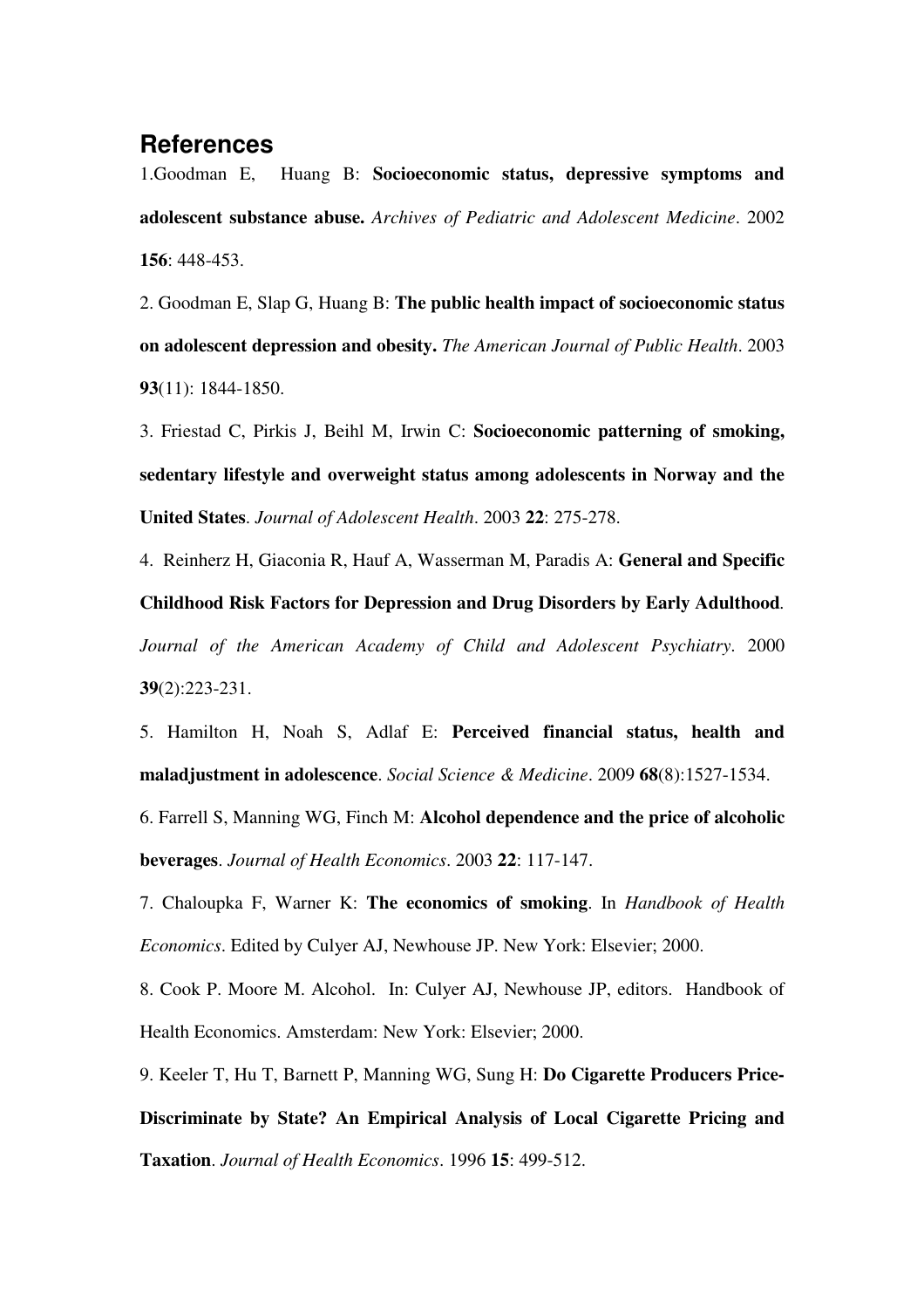10. Bellis M, Hughes K, Morleo M, Tocque K, Hughes S, Allen T, Harrison D, Fe-Rodriguez E: **Predictors of Risky Alcohol Consumption in Schoolchildren and Their Implications for Preventing Alcohol-Related Harm**. *Substance Abuse Treatment, Prevention and Policy*. 2007 **2**:15.

11. Martin BA, McCoy TP, Champion H, Parries MT, DuRant RH, Mitra A, Rhodes SD: **The Role of Monthly Spending Money in College Student Drinking Behaviors and their Consequences**. *Journal of American College Health*. 2009 **57**(6): 587-596.

12. Chatterji, P, Allegria M, Lu M, Takeuchi D: **Psychiatric Disorders and Labor Market Outcomes: Evidence from the National Latino and Asian American Study**. *Health Economics 2007* **16**:1069-1090.

13. Renna, F: **The Economic Cost of Teen Drinking: Late Graduation and Lower Earnings.** *Health Economics*, 2007 **16:** 407-419.

14. Mullahy J, Sindelar JL: **Life-Cycle Effects of Alcoholism on Education,** 

**Earnings, and Occupation.** *Inquiry*, 1989 **26**(2): 272-82.

15. Ettner S, Frank R, Kessler R: **The Impact of Psychiatric Disorders on Labor Market Outcomes.** *Industrial and Labor Relations Review*, 1997 **51**(1): 64-81.

16. Mitka M: **College Binge Drinking Still on the Rise**. *JAMA*, 2009 **302**(8): 836- 837.

17, Toumbourou JW, Hemphill SA, Humphreys C, Edwards J, Murray D. Mental health promotion and socio-economic disadvantage: lessons from substance abuse, violence and crime prevention and child health. *Health Promotion Journal of Australia*, 2007 **18**(3): 184-190.

18.**Substance Abuse and Mental Health Services Administration, Office of Applied Studies. Prevalence of Substance Use Among Racial and Ethnic**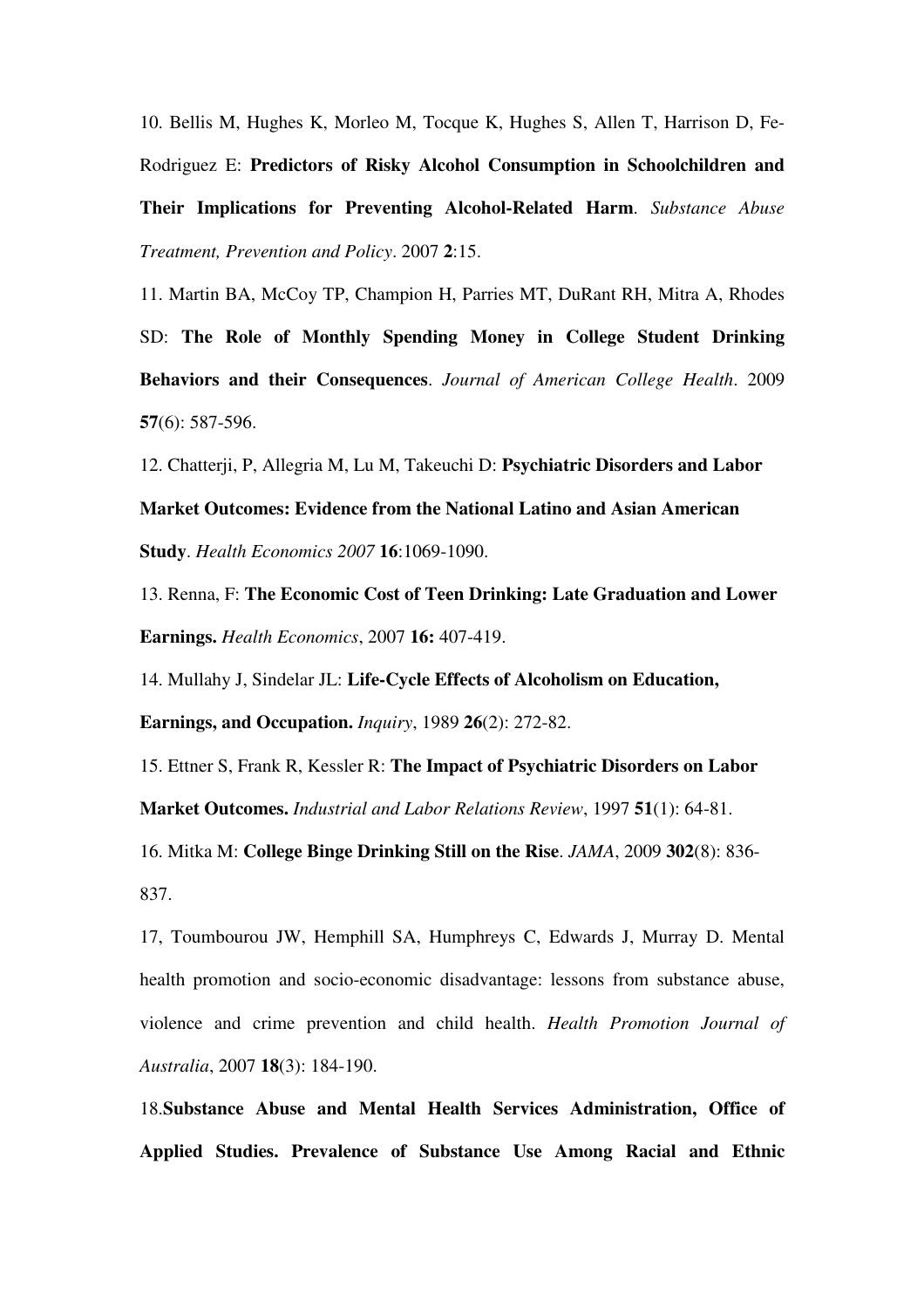#### **Subgroups.** t

[http://www.drugabusestatistics.samhsa.gov/NHSDA/Ethnic/ethn1006.htm.]

19. **Healthy San Francisco. San Francisco Burden of Disease and Injury Study: Determinants of Health.** [http://www.healthysf.org/bdi/determinants/index.html].

20. **National Longitudinal Survey of Adolescent Health (AddHealth).** [http://www.cpc.unc.edu/projects/addhealth.]

21. Soteriades ES, DiFranza JR. Parents' socioeconomic status, adolescents' disposable income and adolescents' smoking status in Massachusetts. *American Journal of Public Health*, 2003 **93**(7): 1155-1160.

22. Needham B, Crosnoe R: **Overweight Status and Depressive Symptoms During Adolescence**. *Journal of Adolescent Health*. 2005 **36**: 48-55.

23. Kessler RC: **A Disaggregation of the Relationship between Socioeconomic Status and Psychological Distress**. *American Sociological Review*. 1982 **47**(6):752- 764.

24. Kessler RC. The Epidemiology of Dual Diagnosis. *Biological Psychiatry*, 2004 **56**:730-737.

25. Hankin BL: **Adolescent Depression: Description, Causes and Interventions**. *Epilepsy & Behavior*, 2006 **8:** 102-114.

26. Ojeda V, Frank R, McGuire T, Gilmer T. **Mental Illness, Nativity, Gender and Labor Supply**. *Health Economics*, Early View, published online at www.interscience.wiley.com.

27. Ettner, S: **The Relationship Between Labor Market Outcomes and Physical and Mental Health: Exogenous Human Capital or Endogenous Health** 

**Production?** In *Economics of Disability*, Edited by Salkever DS, Sorkin A Stamford, CT: JAI Press Inc; 2000:1-31.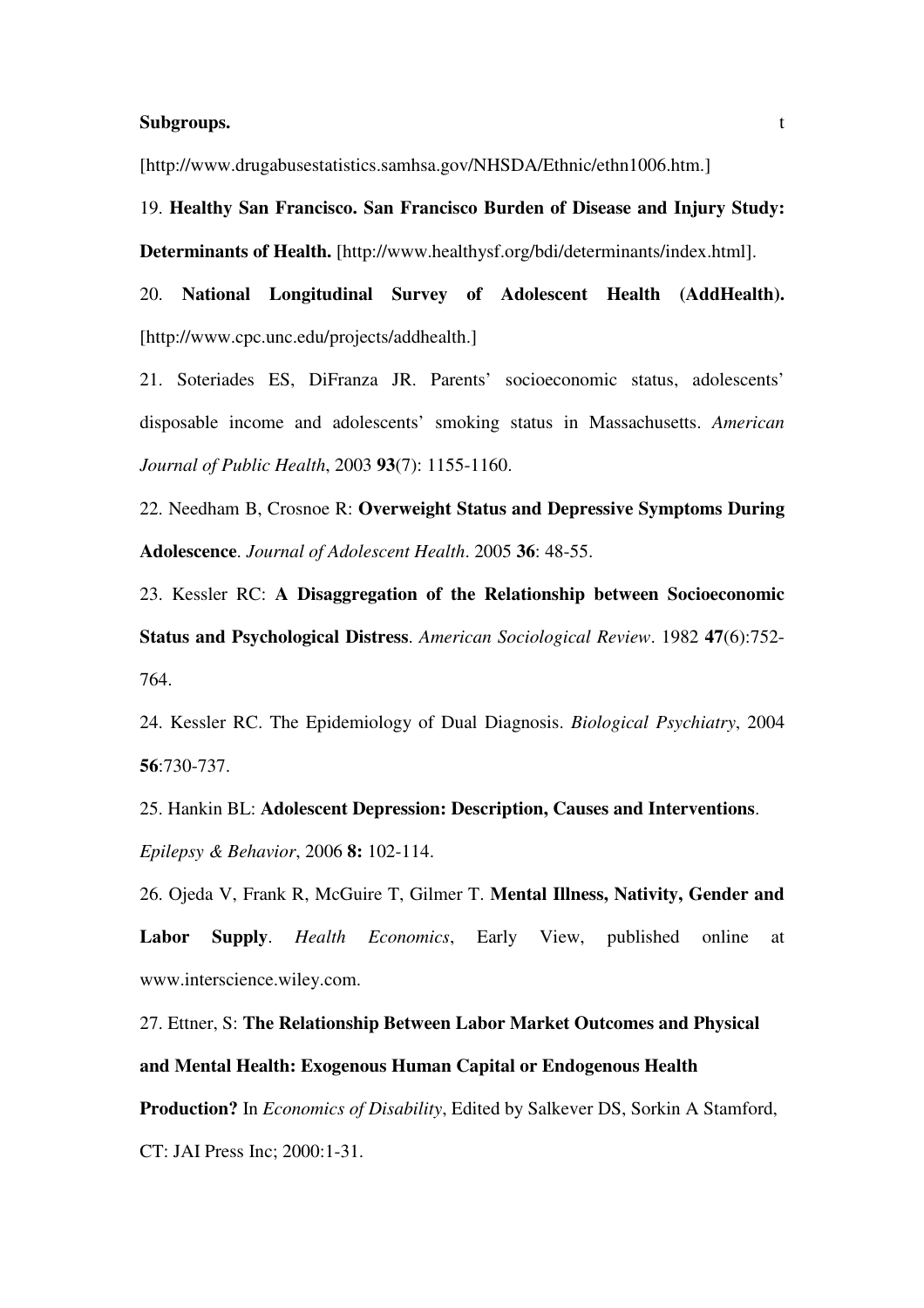28. Black, S, Devereux P, Salvanes K: *The More the Merrier: The Effect of Family Size and Birth Order on Children's Education.* Published by the Centre for the Economics of Education, London School of Economics, June 2005.

29. Haveman, R, Wolfe B: **The determinants of children's attainments: A review of methods and findings**. *Journal of Economic Literature*, 1995 **33:**1829- 1878.

30. Heath, A.C., P.A.F. Madden, K.K. Bucholz, S.H. Dinwiddie, W.S. Slutske, L.J. Beirut, J.W. Rohrbaugh, D. J. Statham, M.P. Dunne, J.B. Whitfield and N.G. Martin: **Genetic Differences in Alcohol Sensitivity and the Inheritance of Alcoholism Risk**. *Psychological Medicine*, 1999 **29:** 1069-1081.

31. Radloff, LS: **The Use of the Center for Epidemiologic Studies Depression Scale in Adolescents and Young Adults**. *Journal of Youth and Adolescence*, 1991 **20**(2):149-166.

32. Radloff, LS: **The CES-D Scale: A Self-Report Depression Scale for Research in the General Population**. *Applied Psychological Measurement*, 1977 **1**(3): 385-401.

33. Choi Y Lahey B: **Testing the Model Minority Stereotype: Youth Behaviors across Racial and Ethnic Groups.** *Social Service Review*. 2006 **80**(3):419-452.

34. Deleire T, Kalil A**: Good Things Come in Threes: Single-Parent** 

**Multigenerational Family Structure and Adolescent Adjustment**. *Demography*  2002 39(2):393-413.

35. Ward BW, Gryczynski J. **Social learning theory and the effects of living arrangement on heavy alcohol use: results from a national study of college students.** *Journal of Studies on Alcohol and Drugs*, 2009 **70**:364-372.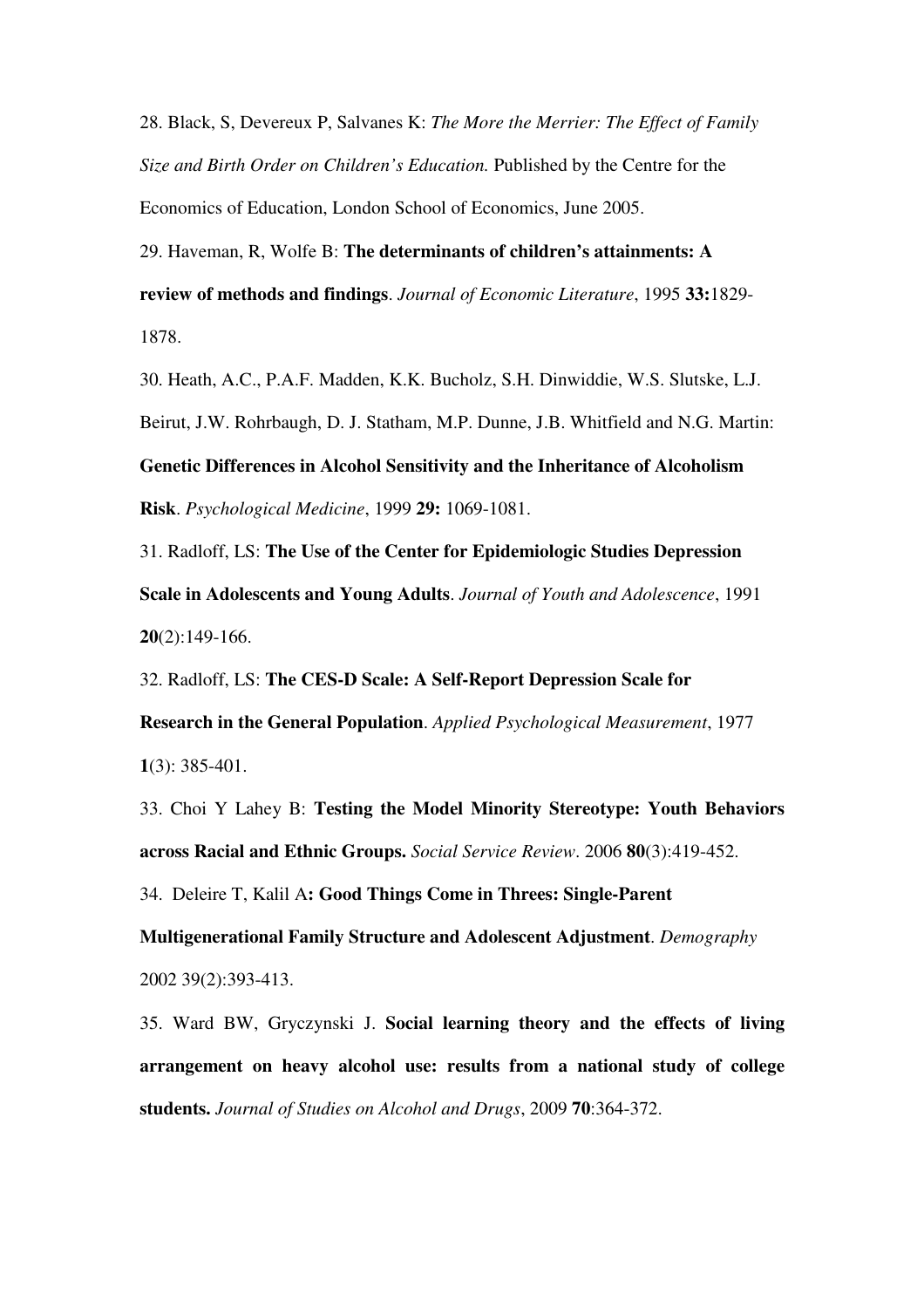36. **National Institutes of Drug Abuse. Preventing Drug Abuse Among Children and Adolescents: Examples of Research-Based Drug Abuse Prevention Programs.** [http://www.nida.nih.gov/prevention/examples.html].

37. Johnston J, DiNardo J. *Econometric Method, Fourth Edition*. New York: McGraw-Hill; 1996.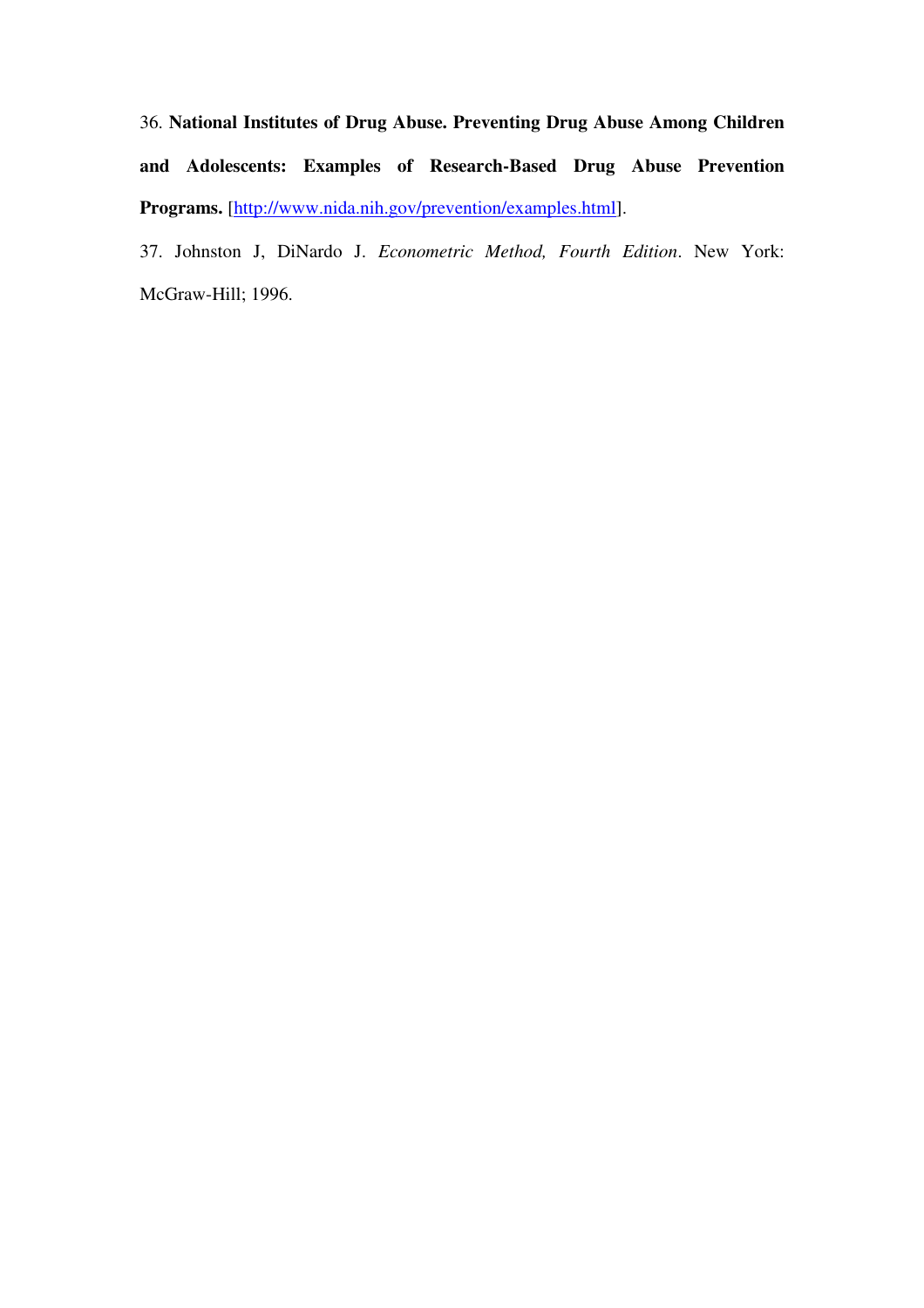## **Tables**

### **Table 1. Descriptive Statistics (n=9872)**

| Variable                                                             | Mean   | St. Error |
|----------------------------------------------------------------------|--------|-----------|
| Baseline Variables, Wave I                                           |        |           |
|                                                                      |        |           |
| Household income, in \$1000s, range: 0-999 (topcoded)                | 46.07  | 1.70      |
| Highest educated resident parent has less than high school education | 9.40%  | 1.05%     |
| high school education                                                | 25.82% | 1.14%     |
| more than high school education                                      | 31.26% | 0.97%     |
| college graduate and beyond                                          | 33.53% | 1.85%     |
| Binge Drinking, Wave I                                               | 16.98% | 0.87%     |
| Marijuana Use, Wave I                                                | 13.70% | 0.80%     |
| Cocaine Use, Wave I                                                  | 1.10%  | 0.16%     |
| Inhalant Use, Wave I                                                 | 1.76%  | 0.20%     |
| Other Drug Use, Wave I                                               | 4.05%  | 0.39%     |
| CES-D Score, Wave I                                                  | 11.19  | 0.16      |
| Delinquency Scale, Wave I                                            | 1.59   | 0.04      |
| Suicidality, Wave I                                                  | 3.91%  | 0.29%     |
| Verbal Ability (PPVT)                                                | 101.71 | 0.57      |
| Age at Wave I                                                        | 15.78  | 0.12      |
| Male                                                                 | 50.84% | 0.76%     |
| White, non-Hispanic                                                  | 69.02% | 2.74%     |
| Black, non Hispanic                                                  | 13.28% | 1.91%     |
| Hispanic                                                             | 10.63% | 1.57%     |
| Asian, non-Hispanic                                                  | 2.59%  | 0.63%     |
| Other/multi race                                                     | 4.48%  | 0.45%     |
| Excellent general health                                             | 27.98% | 0.66%     |
| Very good general health                                             | 40.52% | 0.84%     |
| Good general health                                                  | 24.93% | 0.65%     |
| Fair/poor general health                                             | 6.57%  | 0.45%     |
| Single parent household                                              | 25.40% | 1.09%     |
| Two biological parent household                                      | 58.00% | 1.26%     |
| Stepfamily                                                           | 10.07% | 0.47%     |
| Foster/other household                                               | 6.56%  | 0.40%     |
| Biological parent alcoholism                                         | 16.05% | 0.72%     |
| Firstborn                                                            | 52.19% | 0.97%     |
|                                                                      |        |           |
| Outcome Variables, Wave III                                          |        |           |
|                                                                      |        |           |
| <b>Binge Drinking</b>                                                | 24.73% | 1.04%     |
| Marijuana Use                                                        | 23.98% | 0.80%     |
| Cocaine Use                                                          | 3.69%  | 0.30%     |
| Crystal Methamphetamine Use                                          | 1.46%  | 0.18%     |
| Other Drug Use                                                       | 5.34%  | 0.38%     |

Descriptive statistics are weighted, cluster and strata corrected.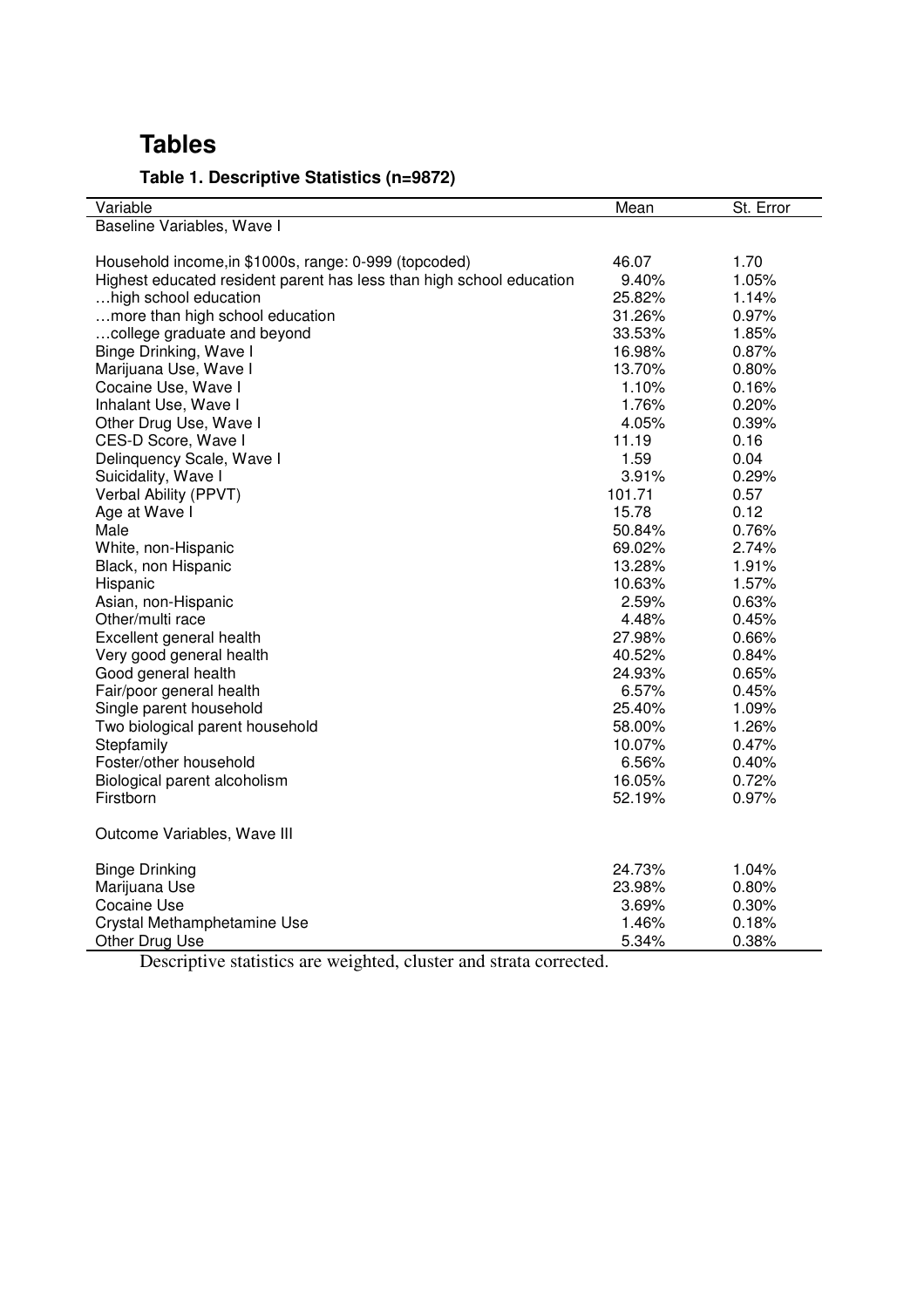|                                                       | <b>Binge Drinking</b>          | Marijuana Use            | Cocaine Use            | Meth.<br>Crystal<br>Use | Other Drug Use        |
|-------------------------------------------------------|--------------------------------|--------------------------|------------------------|-------------------------|-----------------------|
| <b>Parents' Education</b><br>Unadjusted OR (95%<br>CI |                                |                          |                        |                         |                       |
| Highest educated                                      | 0.631                          | 0.737                    | 0.851                  | 0.384                   | 0.443                 |
| resident parent less than<br>high school              | $(0.490 - 0.812)$ ***          | $(0.566 - 0.961)^*$      | $(0.446 - 1.622)$      | $(0.147 - 1.007)$       | $(0.241 - 0.817)$ **  |
| High school                                           | Reference                      | Reference                | Reference              | Reference               | Reference             |
| Some college                                          | 1.204                          | 1.187                    | 1.294                  | 0.914                   | 1.091                 |
|                                                       | $(1.000 - 1.449)$ <sup>†</sup> | $(1.016 - 1.387)^*$      | $(0.870 - 1.925)$      | $(0.542 - 1.541)$       | $(0.779 - 1.528)$     |
| College graduate                                      | 1.642                          | 1.306                    | 1.605                  | 0.672                   | 1.203                 |
|                                                       | $(1.335 - 2.020)$ ***          | $(1.091 - 1.563)$ **     | $(1.117 - 2.306)^*$    | $(0.375 - 1.205)$       | $(0.869 - 1.665)$     |
| Joint test                                            | $F(3,126)=$<br>$17.63***$      | $F(3,126)=$<br>$6.32***$ | $F(3,126)=$<br>$2.99*$ | $F(3,126)=$<br>1.72     | $F(3,126)=$<br>4.19** |
|                                                       |                                |                          |                        |                         |                       |
| Adjusted OR (95% CI)                                  |                                |                          |                        |                         |                       |
| Highest<br>educated                                   | 0.812                          | 0.827                    | 1.060                  | 0.417                   | 0.525                 |
| resident parent has less                              | $(0.605 - 1.089)$              | $(0.601 - 1.138)$        | $(0.508 - 2.214)$      | $(0.161 - 1.081)$       | $(0.275 - 1.002)$ †   |
| than high school                                      |                                |                          |                        |                         |                       |
| High school                                           | Reference                      | Reference                | Reference              | Reference               | Reference             |
| Some college                                          | 1.092                          | 1.129                    | 1.225                  | 0.823                   | 0.977                 |
|                                                       | $(0.894 - 1.333)$              | $(0.956 - 1.334)$        | $(0.814 - 1.844)$      | $(0.484 - 1.399)$       | $(0.694 - 1.375)$     |
| College graduate                                      | 1.458                          | 1.265                    | 1.614                  | 0.643                   | 1.024                 |
|                                                       | $(1.190-1.788)$ ***            | $(1.038 - 1.541)^*$      | $(1.088 - 2.395)^*$    | $(0.336 - 1.233)$       | $(0.701 - 1.498)$     |
| Joint test of parental                                | $F(3,126)=$                    | $F(3,126)=$              | $F(3,126)=$            | $F(3,126)=$             | $F(3,126)=$           |
| education                                             | $7.72***$                      | $3.35*$                  | $2.31\dagger$          | 1.40                    | 1.73                  |

### **Table 2. The Relationship between Parental Education in Adolescence and Substance Use in Early Adulthood. (n=9872)**

Statistical significance based on t-tests:  $\uparrow$  p<.10; \* p<.05; \*\* p<0.01; \*\*\* p<.001

Note: Dependent variables assessed at Wave III. Independent variables assessed at Wave I. Adjusted models control for binge drinking, marijuana use, cocaine use, inhalant use and other drug use at baseline, CESD, delinquency, suicidality, PPVT score, gender, age, age squared, race/ethnicity, general health, family structure (two biological parents, single parent, stepfamily, foster/other), parent alcoholism and whether adolescent is firstborn in family. Logit models with data weighted, clustered and strata corrected.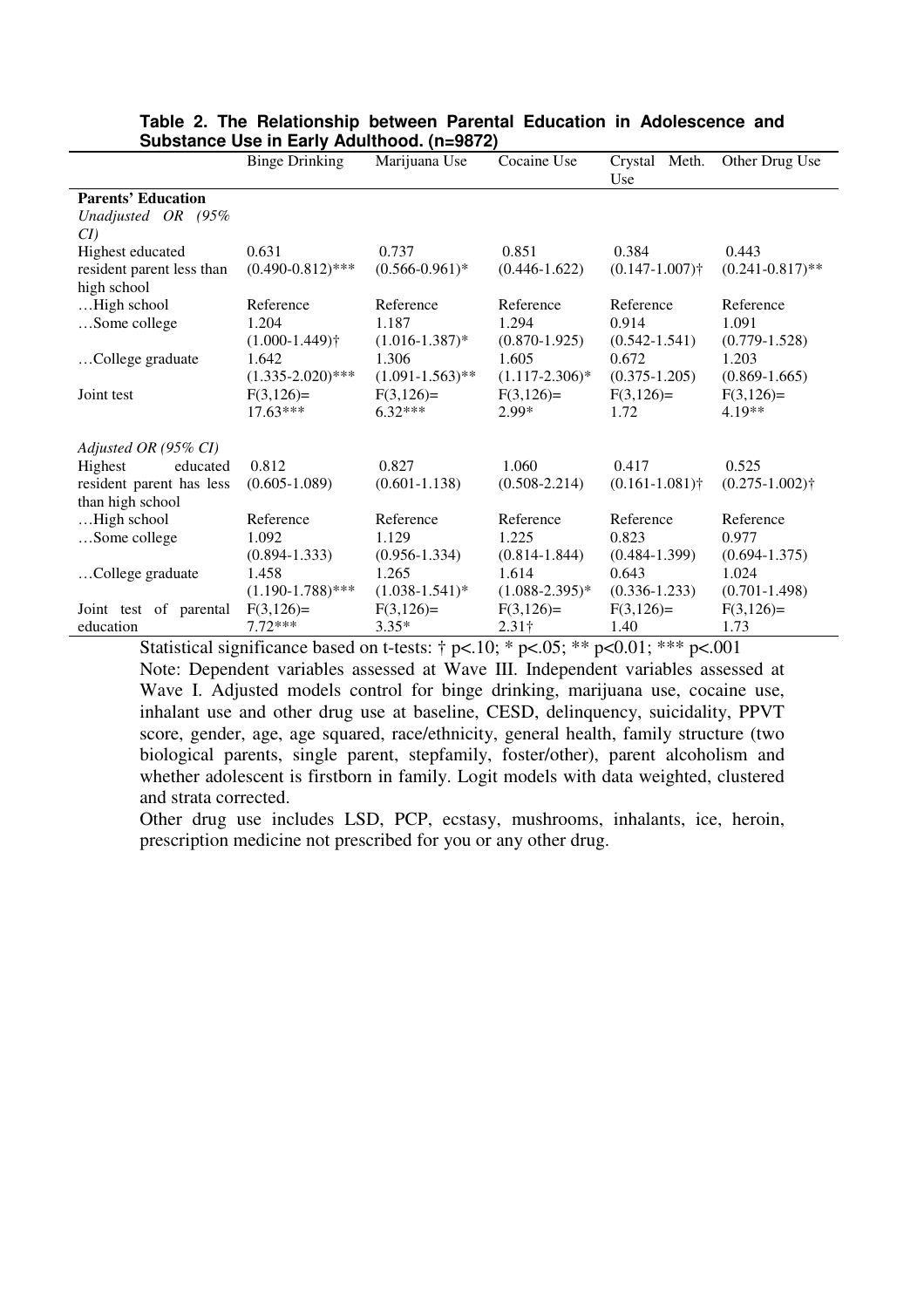|                                                                                      | <b>Binge Drinking</b>          | Marijuana Use                 | Cocaine Use                | Crystal Meth.<br>Use       | Other<br>Drug<br>Use       |
|--------------------------------------------------------------------------------------|--------------------------------|-------------------------------|----------------------------|----------------------------|----------------------------|
| <b>Household</b><br>Income<br>Unadjusted<br>OR.<br>$(95\% \;CI)$<br>Income $(1000s)$ | 1.004<br>$(1.003 - 1.006)$ *** | 1.002<br>$(1.001 - 1.003)$ ** | 1.002<br>$(1.000-1.004)*$  | 0.995<br>$(0.988 - 1.002)$ | 1.001<br>$(1.000-1.002)$   |
| OR.<br>Adjusted<br>$(95\% \; CI)$<br>Income $(1000s)$                                | 1.003<br>$(1.001 - 1.004)$ *** | 1.002<br>$(1.000-1.003)*$     | 1.002<br>$(0.999 - 1.004)$ | 0.992<br>$(0.983 - 1.002)$ | 1.000<br>$(0.998 - 1.002)$ |

**Table 3. The Relationship between Household Income in Adolescence and Substance Use in Early Adulthood. (n=9872)** 

Statistical significance based on t-tests:  $\dagger$  p<.10; \* p<.05; \*\* p<0.01; \*\*\* p<.001 Note: Dependent variables assessed at Wave III. Independent variables assessed at Wave I. Adjusted models control for binge drinking, marijuana use, cocaine use, inhalant use and other drug use at baseline, CESD, delinquency, suicidality, PPVT score, gender, age, age squared, race/ethnicity, general health, family structure (two biological parents, single parent, stepfamily, foster/other), parent alcoholism and whether adolescent is firstborn in family. Logit models with data weighted, clustered and strata corrected.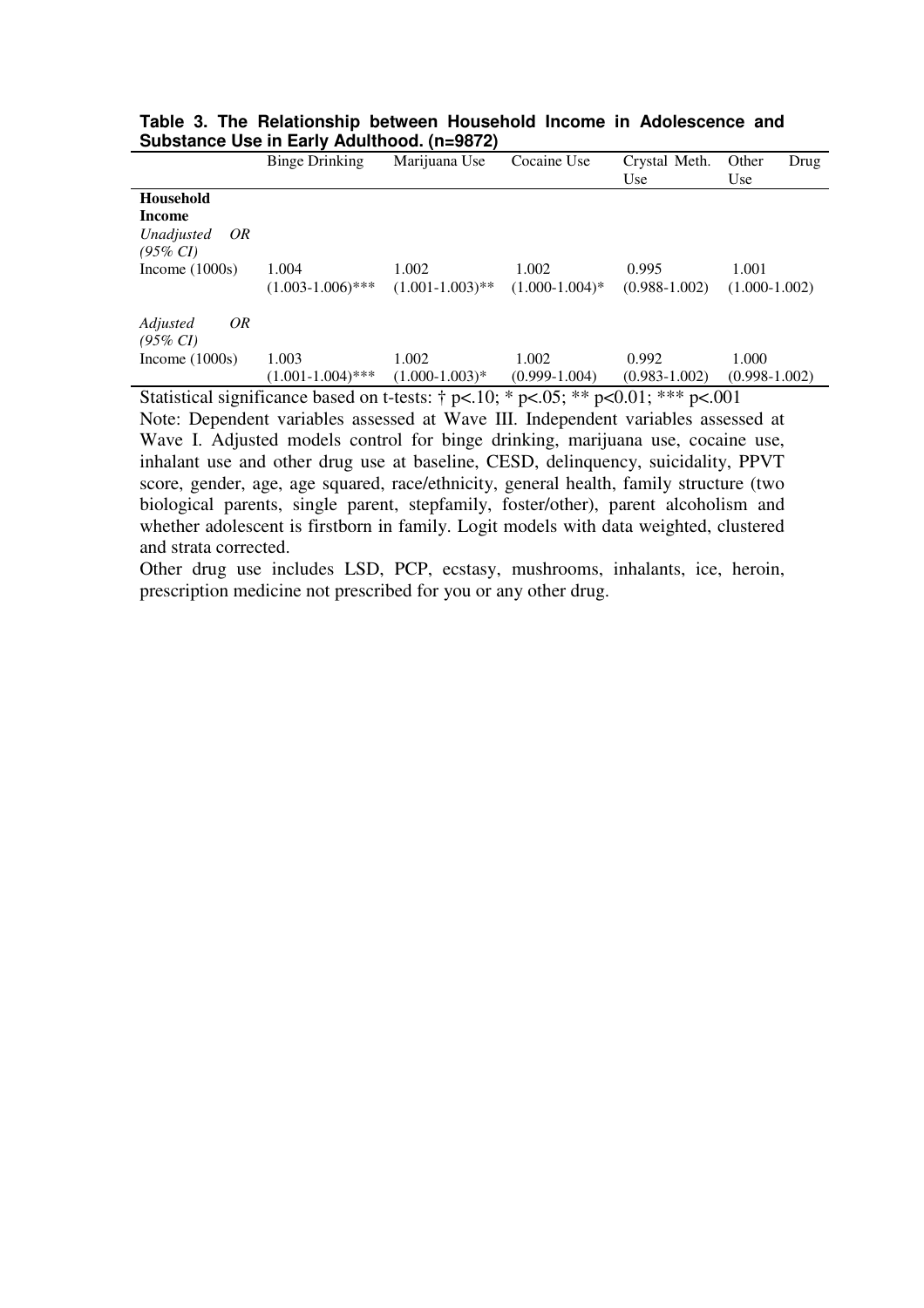|                                                                                                                                                                                                                                                                                                                                                                                                                     | <b>Binge Drinking</b> | Marijuana Use                                                                                                 | Cocaine Use                                     | Meth.<br>Crystal<br>Use                   | Other Drug Use    |
|---------------------------------------------------------------------------------------------------------------------------------------------------------------------------------------------------------------------------------------------------------------------------------------------------------------------------------------------------------------------------------------------------------------------|-----------------------|---------------------------------------------------------------------------------------------------------------|-------------------------------------------------|-------------------------------------------|-------------------|
| <b>Parents' Education</b>                                                                                                                                                                                                                                                                                                                                                                                           |                       |                                                                                                               |                                                 |                                           |                   |
| Adjusted OR (95% CI)                                                                                                                                                                                                                                                                                                                                                                                                |                       |                                                                                                               |                                                 |                                           |                   |
| Highest educated                                                                                                                                                                                                                                                                                                                                                                                                    | 0.958                 | 0.817                                                                                                         | 1.496                                           | 0.700                                     | 0.597             |
| resident parent less than                                                                                                                                                                                                                                                                                                                                                                                           | $(0.674 - 1.362)$     | $(0.558 - 1.195)$                                                                                             | $(0.554 - 4.038)$                               | $(0.193 - 2.538)$                         | $(0.298 - 1.195)$ |
| high school                                                                                                                                                                                                                                                                                                                                                                                                         |                       |                                                                                                               |                                                 |                                           |                   |
| High school                                                                                                                                                                                                                                                                                                                                                                                                         | Reference             | Reference                                                                                                     | Reference                                       | Reference                                 | Reference         |
| Some college                                                                                                                                                                                                                                                                                                                                                                                                        | 1.140                 | 1.235                                                                                                         | 1.449                                           | 1.138                                     | 0.964             |
|                                                                                                                                                                                                                                                                                                                                                                                                                     | $(0.919 - 1.414)$     | $(1.034 - 1.475)^*$                                                                                           | $(0.855 - 2.457)$                               | $(0.513 - 2.527)$                         | $(0.645 - 1.442)$ |
| College graduate                                                                                                                                                                                                                                                                                                                                                                                                    | 1.472                 | 1.392                                                                                                         | 2.047                                           | 0.962                                     | 1.115             |
|                                                                                                                                                                                                                                                                                                                                                                                                                     | $(1.189 - 1.821)$ *** | $(1.117-1.734)$ **                                                                                            | $(1.203 - 3.483)$ **                            | $(0.419 - 2.205)$                         | $(0.725 - 1.714)$ |
| Joint test                                                                                                                                                                                                                                                                                                                                                                                                          | $F(3,125)=$           | $F(3,125)=$                                                                                                   | $F(3,125)=$                                     | $F(3,125)=$                               | $F(3,125)=$       |
|                                                                                                                                                                                                                                                                                                                                                                                                                     | $5.44**$              | $4.72**$                                                                                                      | $2.64\dagger$                                   | 0.22                                      | 1.31              |
| Household<br><b>Income</b>                                                                                                                                                                                                                                                                                                                                                                                          |                       |                                                                                                               |                                                 |                                           |                   |
| (1000s)                                                                                                                                                                                                                                                                                                                                                                                                             |                       |                                                                                                               |                                                 |                                           |                   |
| Adjusted OR (95% CI)                                                                                                                                                                                                                                                                                                                                                                                                |                       |                                                                                                               |                                                 |                                           |                   |
| Income $(1000s)$                                                                                                                                                                                                                                                                                                                                                                                                    | 1.003                 | 1.002                                                                                                         | 1.002                                           | 0.996                                     | 1.000             |
| $\alpha$ , $\beta$ , $\beta$ , $\beta$ , $\gamma$ , $\gamma$ , $\gamma$ , $\gamma$ , $\gamma$ , $\gamma$ , $\gamma$ , $\gamma$ , $\gamma$ , $\gamma$ , $\gamma$ , $\gamma$ , $\gamma$ , $\gamma$ , $\gamma$ , $\gamma$ , $\gamma$ , $\gamma$ , $\gamma$ , $\gamma$ , $\gamma$ , $\gamma$ , $\gamma$ , $\gamma$ , $\gamma$ , $\gamma$ , $\gamma$ , $\gamma$ , $\gamma$ , $\gamma$ , $\gamma$ , $\gamma$ , $\gamma$ , | $(1.000-1.004)$ **    | $(1.000-1.003)*$<br>$\mathcal{C}$ 1 1 $\mathcal{C}$ 1 $\mathcal{C}$ $\mathcal{C}$ $\mathcal{C}$ $\mathcal{C}$ | $(1.000-1.004)$ <sup><math>\dagger</math></sup> | $(0.988 - 1.004)$<br>$0.01$ $444$<br>.001 | $(0.998 - 1.002)$ |

**Table 4. Sensitivity Analysis: The Relationship between Parental Education and Income in Adolescence and Substance Use in Early Adulthood, controlling for College Attendance by Wave III (n=9872)** 

Statistical significance based on t-tests:  $\dagger$  p<.10; \* p<.05; \*\* p<0.01; \*\*\* p<.001 Note: Dependent variables assessed at Wave III. Independent variables assessed at Wave I. Adjusted models control for college enrolment or graduation, binge drinking, marijuana use, cocaine use, inhalant use and other drug use at baseline, CESD, delinquency, suicidality, PPVT score, gender, age, age squared, race/ethnicity, general health, family structure (two biological parents, single parent, stepfamily, foster/other), parent alcoholism and whether adolescent is firstborn in family. Logit models with data weighted, clustered and strata corrected.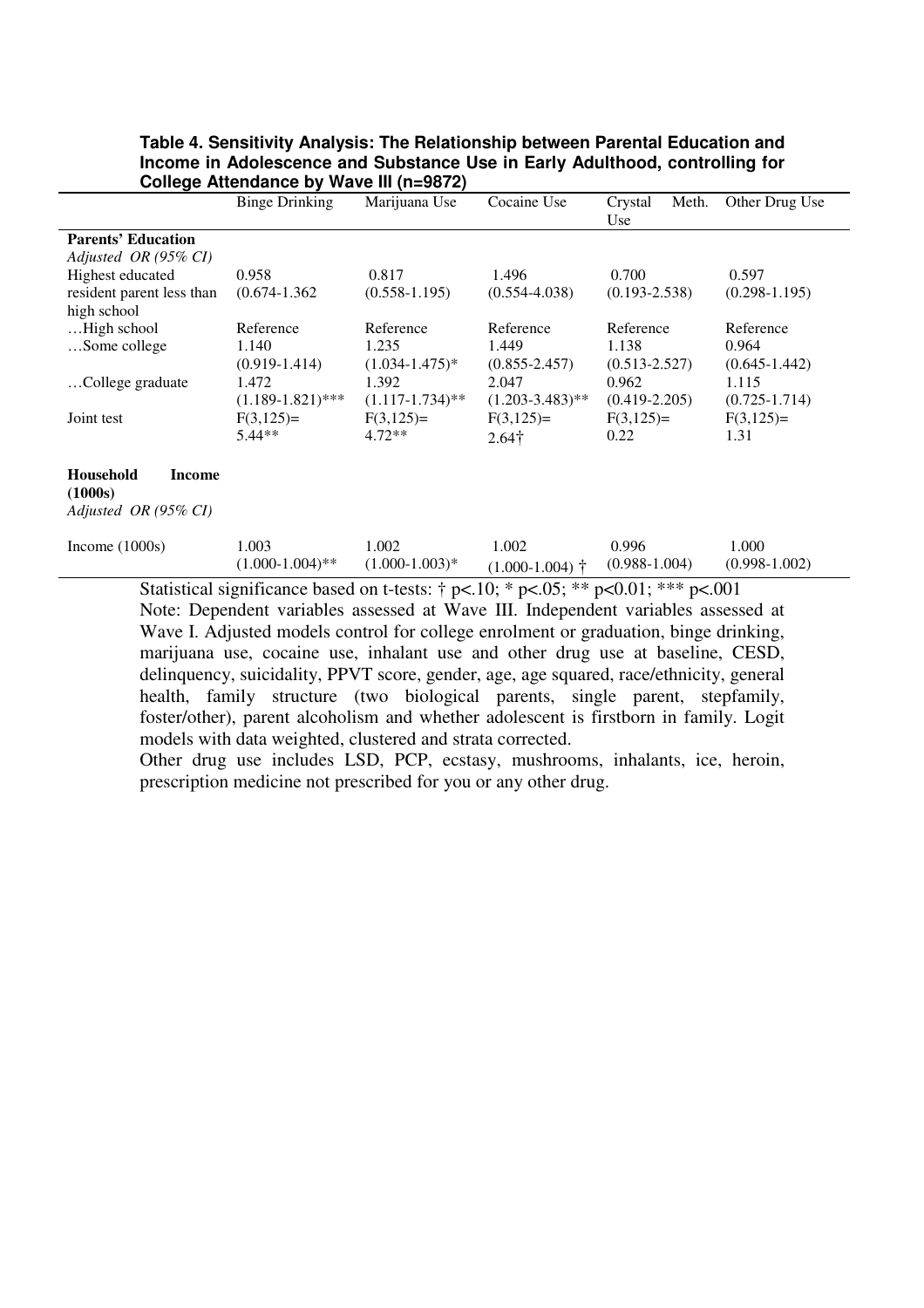|                                                                                      | $1.13$ paint and Non wille, $(1.13)$<br><b>Binge Drinking</b> | Marijuana Use                                        | Cocaine Use                             | Meth.<br>Crystal<br>Use                 | Other Drug Use                              |
|--------------------------------------------------------------------------------------|---------------------------------------------------------------|------------------------------------------------------|-----------------------------------------|-----------------------------------------|---------------------------------------------|
| White, Non-Hispanic<br>$(n=5580)$<br><b>Parents' Education</b>                       |                                                               |                                                      |                                         |                                         |                                             |
| Adjusted OR (95% CI)<br>Highest educated<br>resident parent less than<br>high school | 0.938<br>$(0.604 - 1.458)$                                    | 0.839<br>$(0.493 - 1.429)$                           | 0.816<br>$(0.300 - 2.216)$              | 0.482<br>$(0.165 - 1.414)$              | 0.584<br>$(0.224 - 1.518)$                  |
| High school<br>Some college                                                          | Reference<br>1.180<br>$(0.944 - 1.474)$                       | Reference<br>1.175<br>$(0.975 - 1.415)$ <sup>†</sup> | Reference<br>1.218<br>$(0.767 - 1.933)$ | Reference<br>0.746<br>$(0.399 - 1.396)$ | Reference<br>1.047<br>$(0.686 - 1.597)$     |
| College graduate                                                                     | 1.652<br>$(1.316 - 2.073)$ ***                                | 1.357<br>$(1.082 - 1.700)$ **                        | 1.575<br>$(1.005 - 2.467)^*$            | 0.492<br>$(0.224 - 1.083)$ †            | 1.045<br>$(0.670 - 1.630)$                  |
| Joint test                                                                           | $F(3,126)=$<br>$7.79***$                                      | $F(3,126)=$<br>$3.31*$                               | $F(3,126)=$<br>1.90                     | $F(3,126)=$<br>1.37                     | $F(3,126)=$<br>0.56                         |
| <b>Non-White</b><br>$(n=4292)$<br><b>Parents' Education</b><br>Adjusted OR (95% CI)  |                                                               |                                                      |                                         |                                         |                                             |
| Highest<br>educated<br>resident parent less than<br>high school                      | 0.728<br>$(0.451 - 1.745)$                                    | 0.759<br>$(0.509 - 1.134)$                           | 1.663<br>$(0.616 - 4.493)$              | 0.491<br>$(0.069 - 3.501)$              | 0.538<br>$(0.260 - 1.113)$ <sup>†</sup>     |
| High school<br>Some college                                                          | Reference<br>0.912<br>$(0.656 - 1.268)$                       | Reference<br>1.047<br>$(0.789 - 1.391)$              | Reference<br>1.420<br>$(0.598 - 3.368)$ | Reference<br>1.608<br>$(0.591 - 4.374)$ | Reference<br>0.924<br>$(0.512 - 1.666)$     |
| College graduate                                                                     | 0.895<br>$(0.605 - 1.326)$                                    | 1.001<br>$(0.690 - 1.452)$                           | 1.859<br>$(0.852 - 4.056)$              | 1.782<br>$(0.768 - 4.135)$              | 1.011<br>$(0.507 - 2.013)$                  |
| Joint test                                                                           | $F(3,126)=$<br>0.58<br>$\cdot$ $\sim$                         | $F(3,126)=$<br>0.91                                  | $F(3,126)=$<br>0.94                     | $F(3,126)=$<br>1.09                     | $F(3,126)=$<br>1.17<br>$\sim$ $\sim$ $\sim$ |

#### **Table 5. Sensitivity Analysis: The Relationship between Parental Education d in Adolescence and Substance Use in Early Adulthood, by race (White non-Hispanic and Non-white) (n=9872)**

Statistical significance based on t-tests:  $\dagger$  p<.10; \* p<.05; \*\* p<0.01; \*\*\* p<.001

Note: Dependent variables assessed at Wave III. Independent variables assessed at Wave I. Adjusted models control for binge drinking, marijuana use, cocaine use, inhalant use and other drug use at baseline, CESD, delinquency, suicidality, PPVT score, gender, age, age squared, general health, family structure (two biological parents, single parent, stepfamily, foster/other), parent alcoholism and whether adolescent is firstborn in family. Logit models with data weighted, clustered and strata corrected.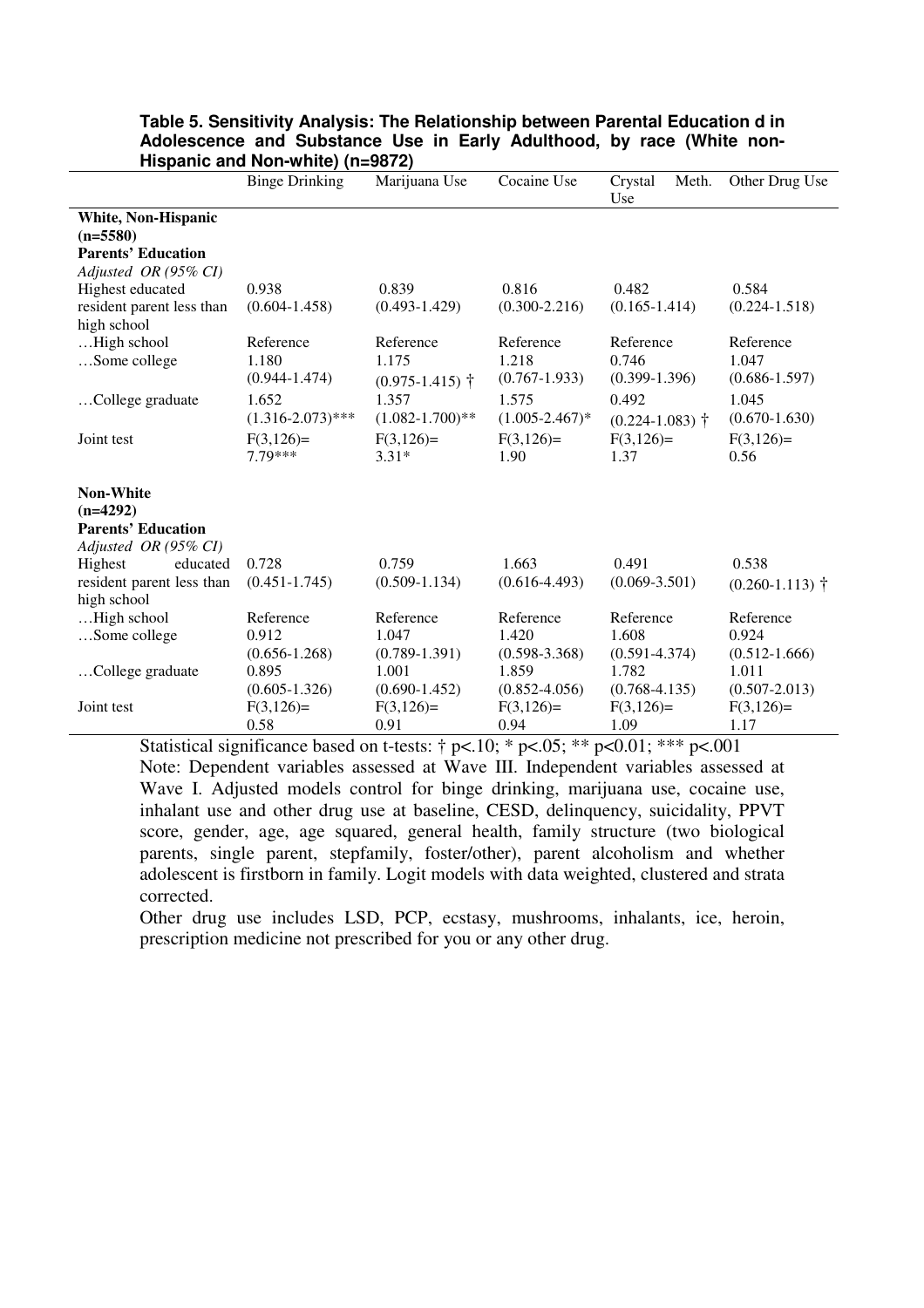## **Additional files**

### **Additional file 1**

Title: Missing Observations Analysis Description: Description of how sample loss and attrition were examined for possible bias and precision loss [ref. 37]